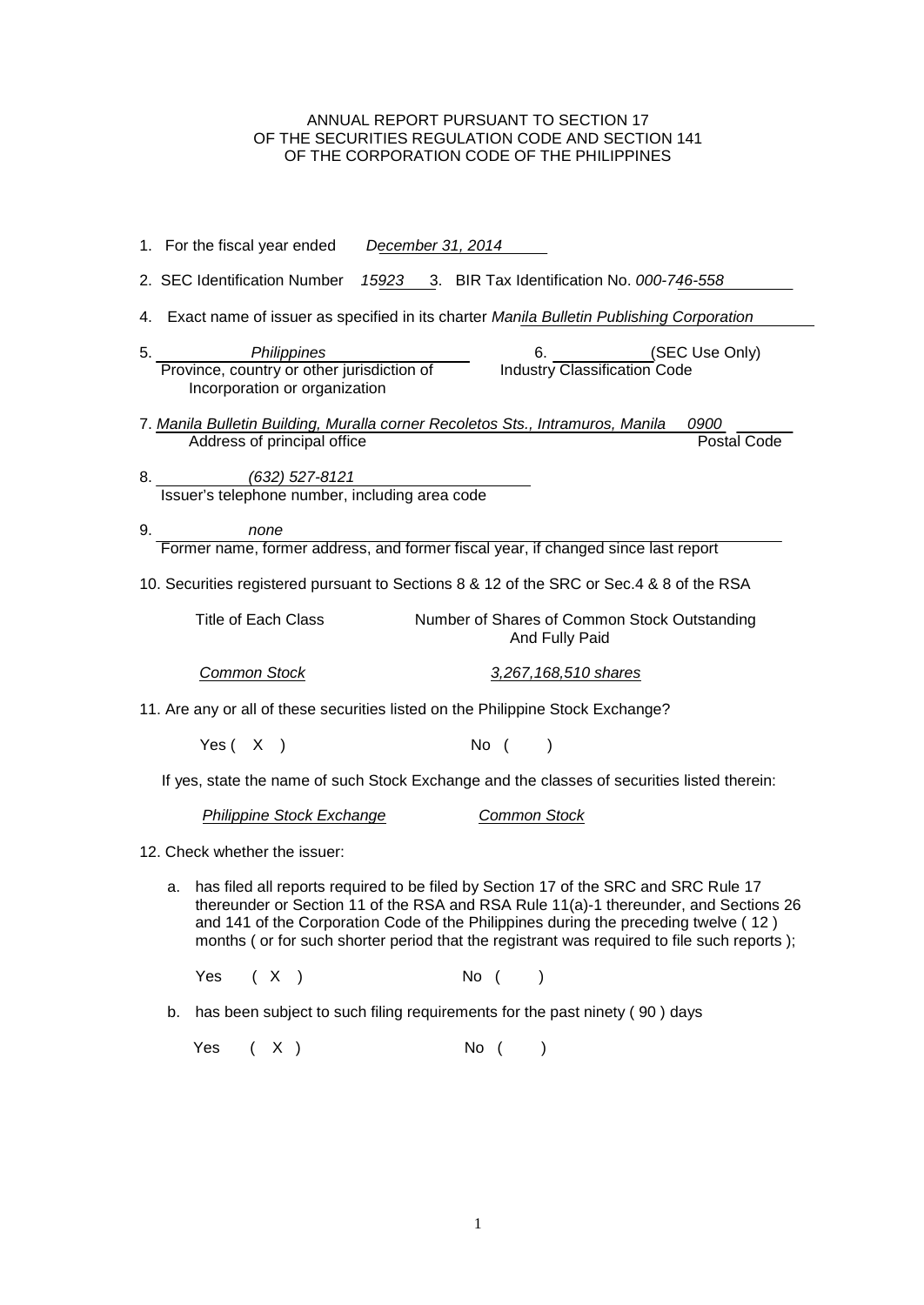# **BUSINESS AND GENERAL INFORMATION**

# **A. DESCRIPTION OF BUSINESS**

# **1. Form and Year of Organization**

 The Corporation was founded as the Daily Bulletin on February 2, 1900 for the purpose of engaging in the publishing business. It was incorporated on June 12, 1912 as Bulletin Publishing Company and re-incorporated on September 25, 1959 as Bulletin Publishing Corporation for a term of 50 years extendable in accordance with law. On June 22, 1989 the corporate name was amended to Manila Bulletin Publishing Corporation.

On April 18, 1990 it became a public corporation.

 Having begun operations on February 2, 1900, Manila Bulletin is now the oldest newspaper published in the country and the second oldest English newspaper in the Far East.

 When it started publication, the contents of the newspaper mainly centered on the commercial and economic conditions in Panay and Negros. Its issues, focused on business and industry, soon caught the attention of the world. From then on it grew to become a national newspaper.

# **2. Business of Issuer**

The Manila Bulletin through its 114 years of service to the country faithfully came to record the country's and the world's most important events, presenting and interpreting the news with utmost concern for accuracy, impartiality and fairness. As exponent of Philippine progress, it continues to publish constructive news on national development that all may work for the success of business and industry to give jobs to the jobless.

The Manila Bulletin provides quality news and entertainment to the public. It is published seven days a week with Philippine Panorama Magazine on Sunday, the New York Times section now on Monday, Style Weekend Magazine on Friday, and the Digital Generation Magazine once every quarter. Also published daily are tabloid newspapers, Tempo in English and Balita in Filipino.

The Manila Bulletin publishes monthly magazines in full color, of special interest catering to various sectors of the reading public.

Agriculture Magazine is the leader in promoting trends in farming, fishing, crop propagation, livestock raising and of many topics for professionals and hobbyists who are enticed by improving innovations. Also published are pointers for aspiring small scale farmers and other entrepreneurs. The magazine is the premier source of ground breaking developments, also of products that would be exportable, a new source of foreign exchange for the country. Most interesting are entrepreneurial successes of people who had ventured of many of the above endeavors.

Cruising Magazine promotes local tourism travel. Places in the country are featured wheretofore have not be known to tourists, hotels with complete amenities or for those seeking the best places for enjoying their time with limited budgets; the breaking of sunrise, the sweet grandeur of sunset, explore the caves and rivers or swim among the beaches. The magazine also publishes stories of places to visits, fiestas to be celebrated, restaurants, lodging, cultural sites, food specialties and handicrafts or souvenirs for pasalubong. All these promote trade in the areas to be visited, enhancing tourism and generate income in the far flung localities as well as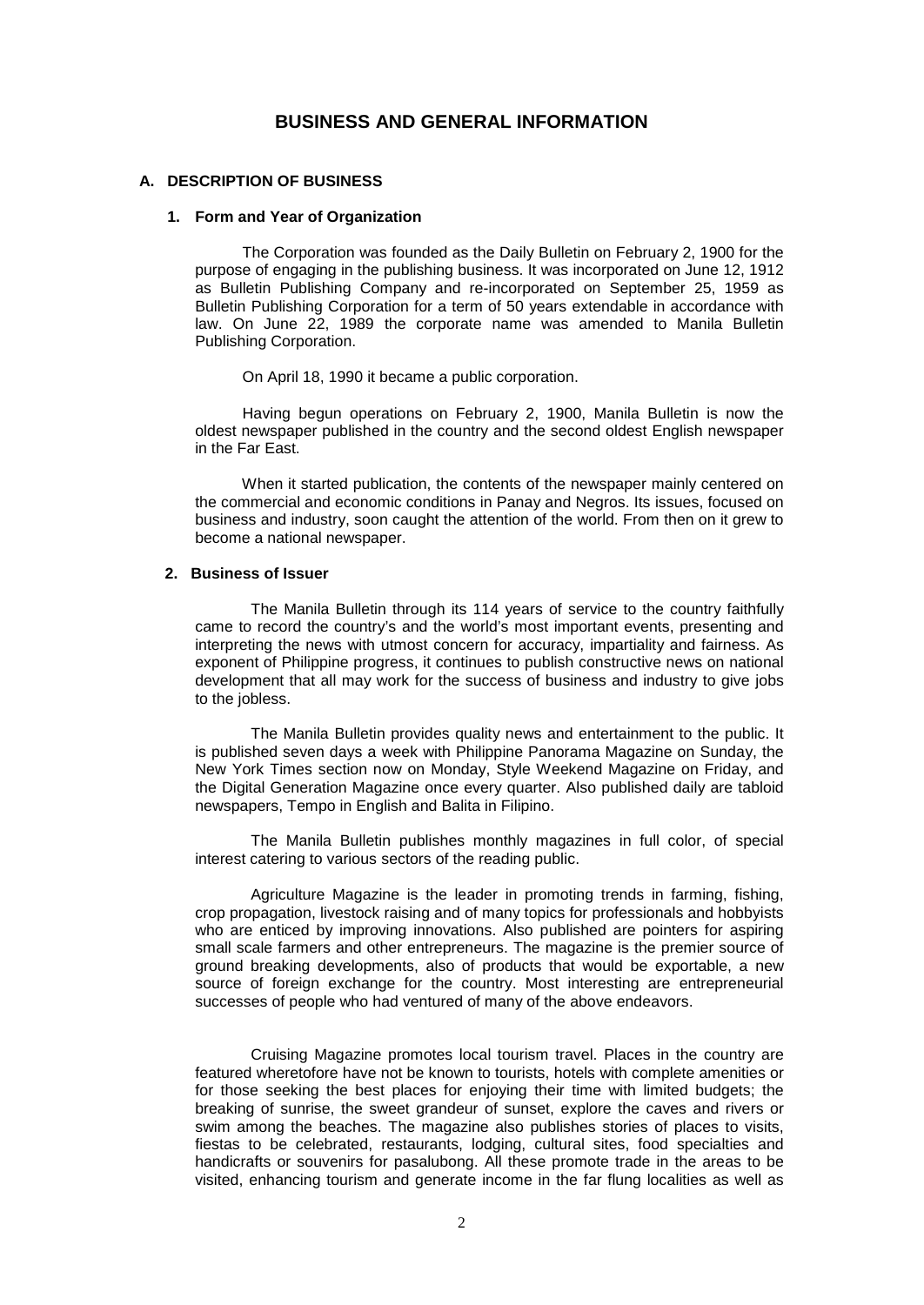preserve the culture of the different regions. "There is really more fun in the Philippines."

The perfect companion for animal lovers and breeders, Animal Scene Magazine gives readers breeding information, addresses veterinary concerns and give advice on care. It features very interesting best seller stories on animals, heartwarming anecdotes from fellow enthusiasts and on less-known animals and colorful pictures to the magazine readers of all ages.

The Manila Bulletin Sports Digest reports on the most popular sporting events here and abroad. Packed with game highlights, statistics and an arena's worth of sports trivia. The magazine has dream line up of sports activities. Other than the many years that basketball has been the center of attraction of sports enthusiasts, Sports Digest has drawn attention of many to football, women's volleyball, swimming competitions and lately to ice skating. Physical activities and healthy lifestyle beneficial to the youth are also featured to avoid obesity, reduce cardiac disorders and susceptibility to other diseases.

Sense & Style Magazine features the best and the latest in fashion and beauty in food and dining, shopping ideas, out of town upscale hideaways to regain energy from stress of urban life. The magazine features noted fashion designers and their creations, modern concepts of furniture and interior designers, master chefs with their culinary expertise that bring out the best of the Filipino artisan and many other articles of interest.

To encourage provincial literary talents, preserve the cultures and dialects of the countries various regions, the Manila Bulletin publishes the weekly vernacular magazines, "Liwayway" in Tagalog, "Bisaya" in Cebuano, "Bannawag" in Ilocano and "Hiligaynon" in Ilonggo. These magazines which highlight cultural development and stories from the different provinces as well as national news of regional concerns are widely read throughout the Philippines and abroad.

On its anniversary on February 2, every year, the Manila Bulletin publishes the Manila Bulletin Yearbook which provides valuable information on government officials, civic organizations and notable institutions in the Philippines. It is distributed with the Manila Bulletin issue for the day.

The Manila Bulletin Publishing Corporation has a broad owner of 2,774 stockholders as of December 31, 2014. We continue to ensure that the corporate profits are being distributed to investors who share our confidence in the operations and potential earnings of the Manila Bulletin.

 Sales of our newspapers and magazines are done through agents, dealers, retailers, subscriptions and direct sales. For advertising services, in addition to our main office which is located in Intramuros, Manila, we have 14 branches where our advertisers can go to namely: Manila Bulletin - Makati Avenue, Manila Bulletin – Ortigas, Manila Bulletin – Cubao, Manila Bulletin – West Avenue, Manila Bulletin – Grace Park, Manila Bulletin – Alabang Madrigal Business Park, Manila Bulletin – Cebu, Manila Bulletin – Davao, Manila Bulletin – Naga, Manila Bulletin – Cagayan de Oro, Manila Bulletin – Ilo-ilo, Manila Bulletin – Dumaguete, Manila Bulletin – Santiago and Manila Bulletin – Baguio.

#### **Competition**

 Principal competitors of the Manila Bulletin are the Philippine Daily Inquirer and the Philippine Star. Manila Bulletin can effectively compete with these publications because of its balanced, responsible, accurate and comprehensive reporting and its policy to publish constructive reports that encourage economic growth to gain prosperity in the country.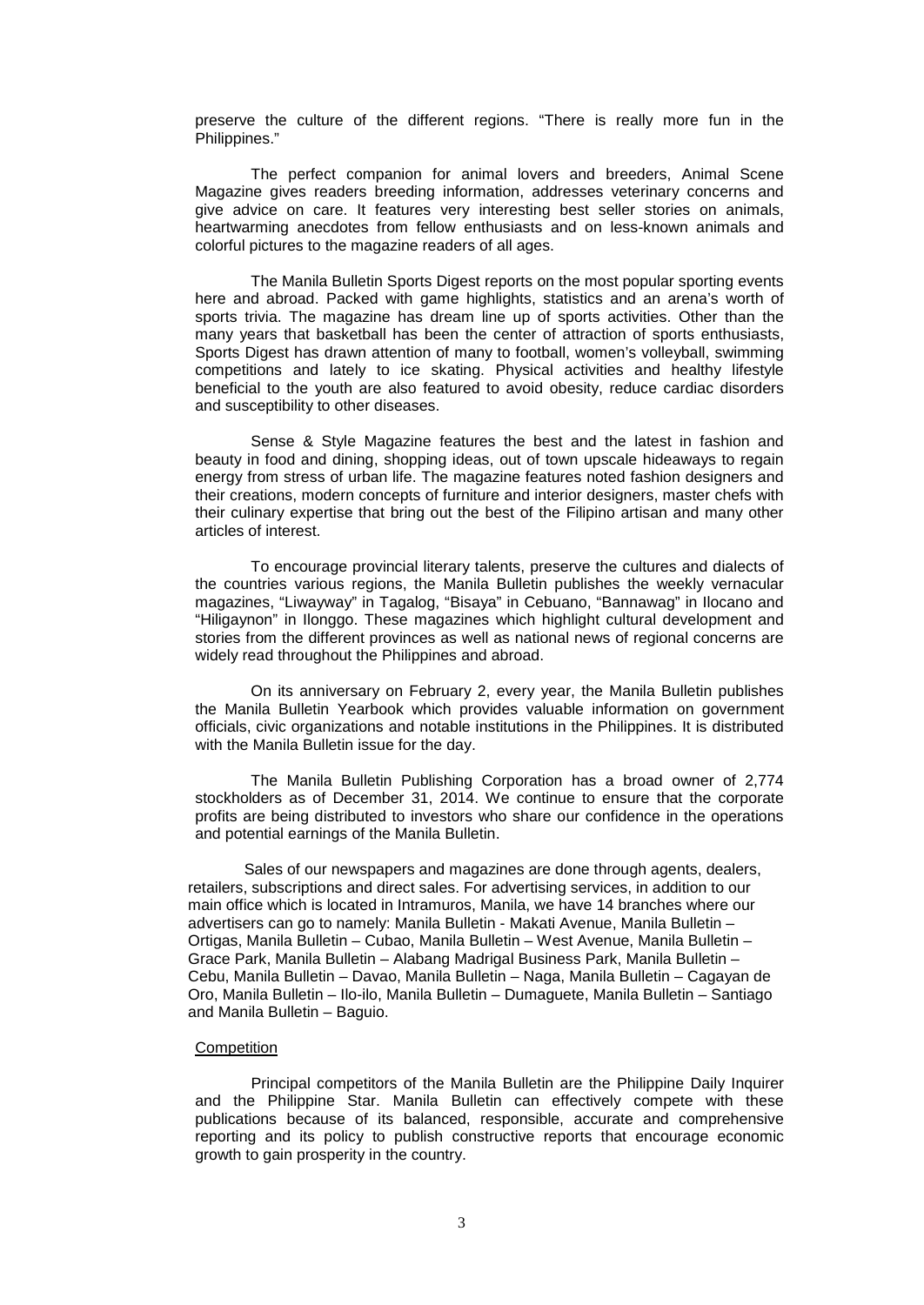As per BusinessWorld Top 1000 Corporations in the Philippines Volume 28; 2014 issue, for the year 2013, Manila Bulletin ranked 598 based on revenues while Philippine Daily Inquirer and Philippine Star, ranked 699 and 739 respectively.

 Being in the business for 114 years and for its continuous search for excellence, Manila Bulletin has maintained its leadership in the newspaper industry with its advertisements, circulation and clientele.

 The Registrant is the first in the newspaper industry in the Philippines to go public. Likewise, it is the first among the major broadsheets in the Philippines to put up a website. It was also the first to offer WAP service, mobile access, online classified ads section, 3D pictures and advertisements. And finally, Manila Bulletin is the first to offer online booking and payment of classified ads wherein advertisers can place and pay their ads through the internet. Innovations are undertaken to have easy acces to our customers as well as our readers.

## Sources and availability of Raw Materials and names of principal suppliers

 Main suppliers of the Registrant are Trust Paper Corporation, UPM - Kymmene Asia Pacific, Samsung CNT Corporation and Hanwha Corporation for newsprint, Heritage Inks International Corporation and Toyo Ink Corporation for ink and Aboitiz for power. Because of the volume of newsprint, ink, etc. and the quality required, Manila Bulletin buys only from big reliable suppliers that can deliver the volume and quality of materials required. The Company does not have an exclusive or major contract with any of our principal suppliers.

## Disclose how dependent the business is upon a single customer

 The Corporation derives its income from thousands of its advertisers and sells its newspapers and magazines to the public nationwide.

The Company does not have any transaction with or dependence on related parties.

The Registrant fully complies with environmental laws as evidenced by the permit secured from the Department of Environment and Natural Resources, which will expire on September 3, 2015. There is no material cost involved to comply with the DENR requirement.

## **Government Approval of Principal Products or Services**

 As of date of this report, no government approval is needed for any of our principal products or services. Likewise, there are no known probable governmental regulations, which will have direct effect on the business of the Registrant.

## **Amount spent for development activities**

 Advertising and promotion expenses amounts and percentage to total revenues for the last three years were as follows:

| <b>YEAR</b> | <b>ADS &amp; PROMO EXPENSES</b> | <b>PERCENT TO TOTAL</b><br><b>REVENUES</b> |
|-------------|---------------------------------|--------------------------------------------|
| 2014        | 89,212,888                      | 3.16%                                      |
| 2013        | 95,601,490                      | 3.30%                                      |
| 2012        | 106,451,531                     | 3.37%                                      |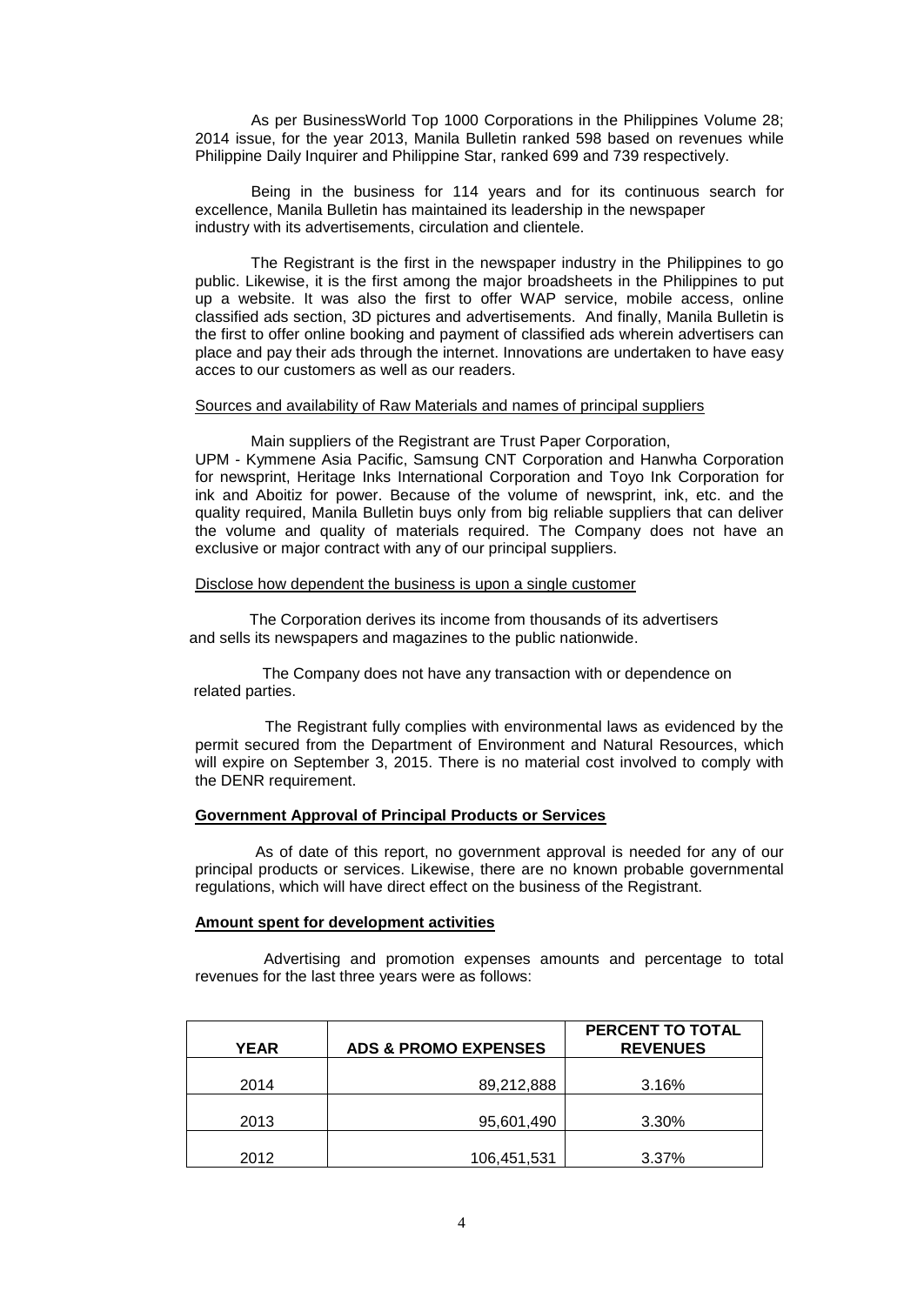#### **Manpower complement**

 As part of our cost reduction program, total number of officers and employees at year end totaled 50 lower by 41 from the previous year of 549. Twenty five officers and supervisors retired, fifty four rank and file employees resigned and five employees were retrenched. Promotions to officer positions and supervisory assignments with lower manpower costs necessitated 45 new hires during the year.

| <b>TYPE OF EMPLOYEE</b>           | 2014 | 2013 |
|-----------------------------------|------|------|
| <b>Officers &amp; Supervisors</b> | 115  | 122  |
| Regular employees                 | 378  | 410  |
| Probationary employees            | 15   | 17   |
| Totals                            | 508  | 549  |

Health insurance premiums as of November 16, 2014 for 355 rank and file personnel shouldered by the corporation amounted to P3.78 million while the premiums for 118 officers and other employees amounted to P2.13 million, a total of P5.91 million worth of coverage.

Management and the Bulletin Progressive Union signed a five year collective bargaining agreement for the period August 10, 2012 to August 2, 2017.

The collective bargaining provides an estimated package of P407 million, which among other benefits, includes monthly salary increases totaling P6,500 during the 5-year term and the 5-month salary signing bonus covering 600 employees.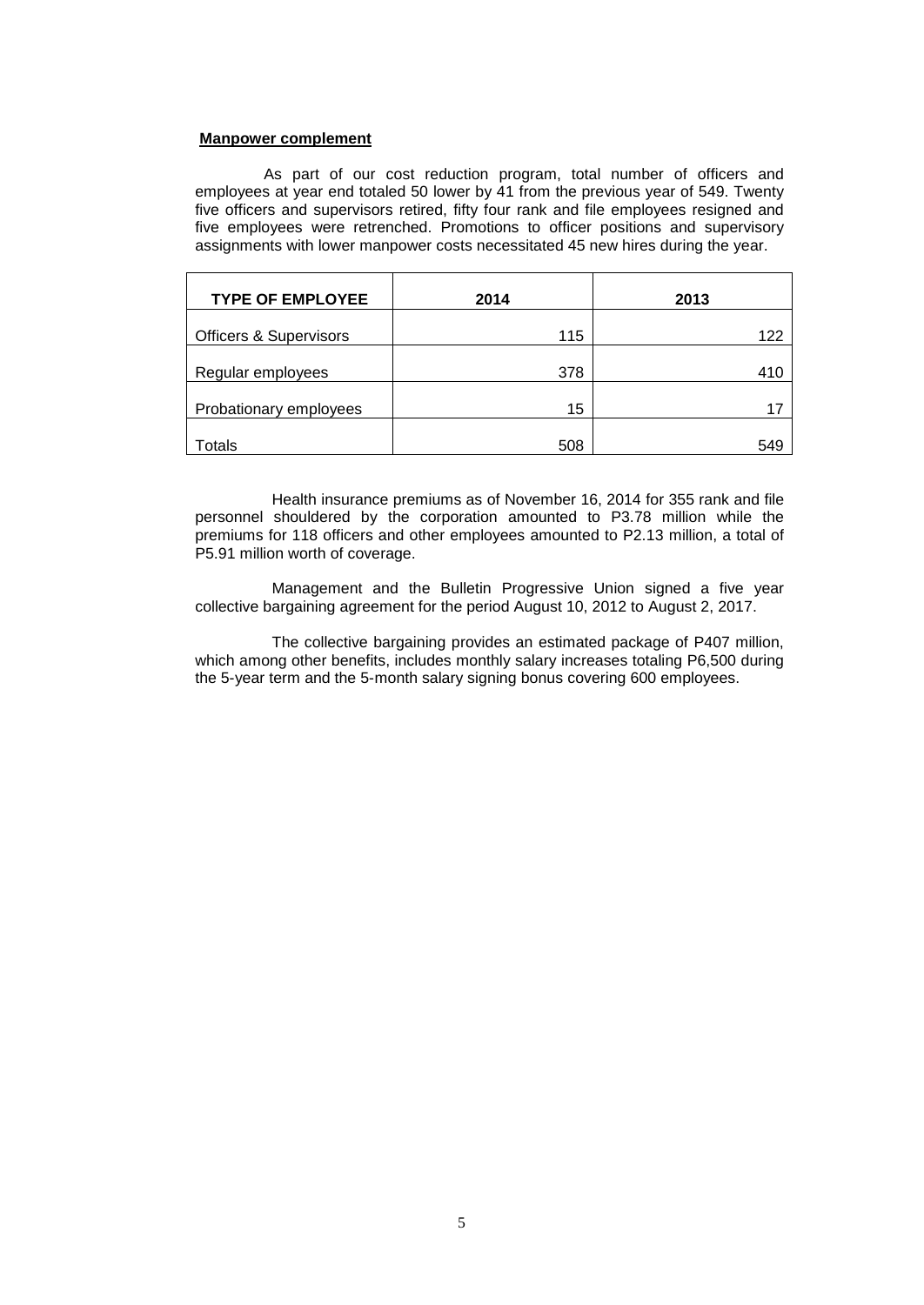# **B. DESCRIPTION OF PROPERTY**

Real estate properties owned and leased by the Corporation are as follows:

# Real Estate Owned:

| <b>LOCATION</b>                                                                                         | <b>AREA</b>                                                | <b>DESCRIPTION</b>                                                                   |
|---------------------------------------------------------------------------------------------------------|------------------------------------------------------------|--------------------------------------------------------------------------------------|
|                                                                                                         |                                                            |                                                                                      |
| Muralla corner Recoletos and<br>Cabildo Streets, Intramuros,<br>Manila                                  | 9,307.00 sqms.                                             | Site of our main office & plant. Also houses<br>2 state-of-the art printing presses. |
| Cabildo corner San Jose Streets,<br>Intramuros, Manila                                                  | 671.10 sqms.                                               | Presently used as newsprint warehouse<br>and parking area                            |
| Recoletos corner Escuela<br>Streets, Intramuros, Manila                                                 | 588.70 sqms.                                               | Manila Bulletin Car Park                                                             |
| <b>Rizal Avenue Extension Corner</b><br>10 <sup>th</sup> Avenue, Kalookan City                          | 403.50 sqms.                                               | 2 storey concrete building Grace Park<br><b>Branch</b>                               |
| Concepcion 1, Marikina City                                                                             | 20,000.00 sqms.<br>& 393.00 sqms.                          | Warehouse                                                                            |
| Neopolitan Business Park,<br>Fairview, Quezon City                                                      | 1,254.00 sqms.                                             | Not Occupied                                                                         |
| District of Sambag, Cebu City                                                                           | 2,750.00 sqms.                                             | Purchased for intended branch site                                                   |
| Prominence 1, Townhouse/<br>Condo Unit no. 27, Brentville<br>International, Mamplasan, Binan,<br>Laguna | 180.00 sqms.<br>(Lot area)<br>165.94 sqms.<br>(Floor area) | Pending execution of sale                                                            |
| 28 West Avenue, Quezon City                                                                             | 1,170.00 sqms.                                             | Purchased for intended branch site                                                   |
| Harvard St., Cubao, Quezon City                                                                         | 654.50 sqms.                                               | Cubao branch                                                                         |
| Nuvali Lakeside Ecozone South<br>Phase 2, Block 1, Lot 3, Sta<br>Rosa, Laguna                           | 2,617.00 sqms.                                             | Not occupied                                                                         |
| 141 Rizal Street corner<br>C. Bangoy Street, Davao City                                                 | 553.00 sqms.                                               | Davao branch (Lot and Building)                                                      |
| Penafrancia Avenue corner<br>Dimasalang, Naga City                                                      | 879.00 sqms.                                               | Naga branch (Lot and Building)                                                       |
| Lot 27, Block 9, Phase 1 Royal<br>Tagaytay                                                              | 800.00 sqms.                                               | Not occupied                                                                         |
| Lot 37, Block 40, Splendido, Taal<br>Residential                                                        | 299.00 sqms.                                               | Not occupied                                                                         |
| Maharlika Highway corner<br>Abauag Street, Poblacion,<br>Santiago City                                  | 224.50 sqms.                                               | Santiago City branch (Lot and Building)                                              |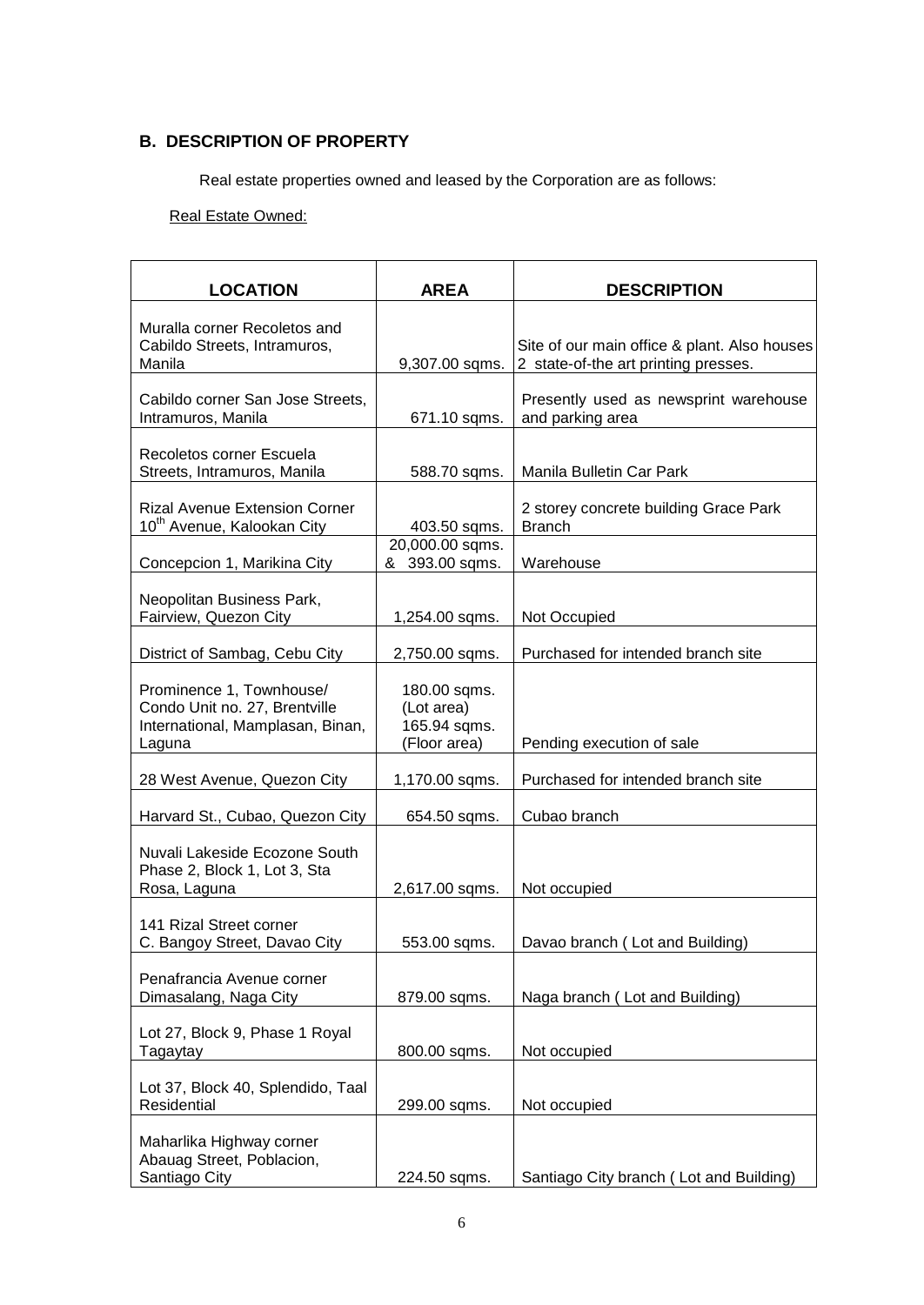# Condominiums Owned:

| <b>LOCATION</b>                                                                                                       | <b>AREA</b>                          | <b>DESCRIPTION</b>                               |
|-----------------------------------------------------------------------------------------------------------------------|--------------------------------------|--------------------------------------------------|
| Unit 107-A & Unit 106-B,<br>Atrium of Makati Building,<br>Makati avenue, Makati City                                  | 55.25 sqms.                          | Used as Manila Bulletin<br>Makati Branch office  |
| State Centre Condominium<br>$7th$ Floor- unit No. 1-R<br>$7th$ Floor- unit No. 1-S                                    | 84.16 sqms.<br>112.02 sqms.          | Not occupied<br>Not occupied                     |
| Condominium 104, South<br>Center Tower- 2206 Market<br>Street, Madrigal Business<br>Park, Alabang, Muntinlupa<br>City | 138.82 sqms.<br>plus 2 parking slots | Used as Manila Bulletin<br>Alabang Branch Office |
| Robinsons East of Galleria<br>Bldg., Unit 110, Topaz Street,<br>Ortigas Center, Pasig City                            | 110.72 sgms.                         | Used as Ortigas Branch<br>Office                 |

# Leased Properties for Manila Bulletin Branches:

| <b>LOCATION</b>                                                                                                                    | <b>AREA</b>  | <b>MONTHLY RENTAL</b> | <b>EXPIRY OF LEASE</b> |
|------------------------------------------------------------------------------------------------------------------------------------|--------------|-----------------------|------------------------|
| West Avenue Branch, 106<br>Ground Floor, Delta Building,<br>West Avenue, Quezon City                                               | 175.00 sqms. | P103,421.88           | July 31, 2015          |
| Cebu City Branch, D.<br>Jacosalem Street, near<br>Espana Street, PARI-AN,<br>Cebu City                                             | 489.00 sqms. | P 20,000.00           | December 31, 2015      |
| Iloilo Branch, Quezon corner<br>Delgado Streets, Iloilo City                                                                       | 250.00 sqms. | P101,013.39           | June 15, 2016          |
| Cagayan de Oro Branch<br>S. Osmena corner Ramonal<br>Cogon, Cagayan de Oro City                                                    | 66.76 sqms.  | P 26,144.64           | December 31, 2015      |
| Baguio City Branch<br>102-AB, EGI Albergo di<br>Feffoca Condominium No. 1<br>Villamor Drive, Brgy. Lualhati,<br><b>Baguio City</b> | 106.67 sqms. | P 28,160.88           | December 31, 2015      |
| Dumaguete City Branch<br>Unit 4, Paya Building,<br>By- Pass Road, Looc,<br>Dumagute City                                           | 40.00 sqms.  | P 10,000.00           | December 31, 2015      |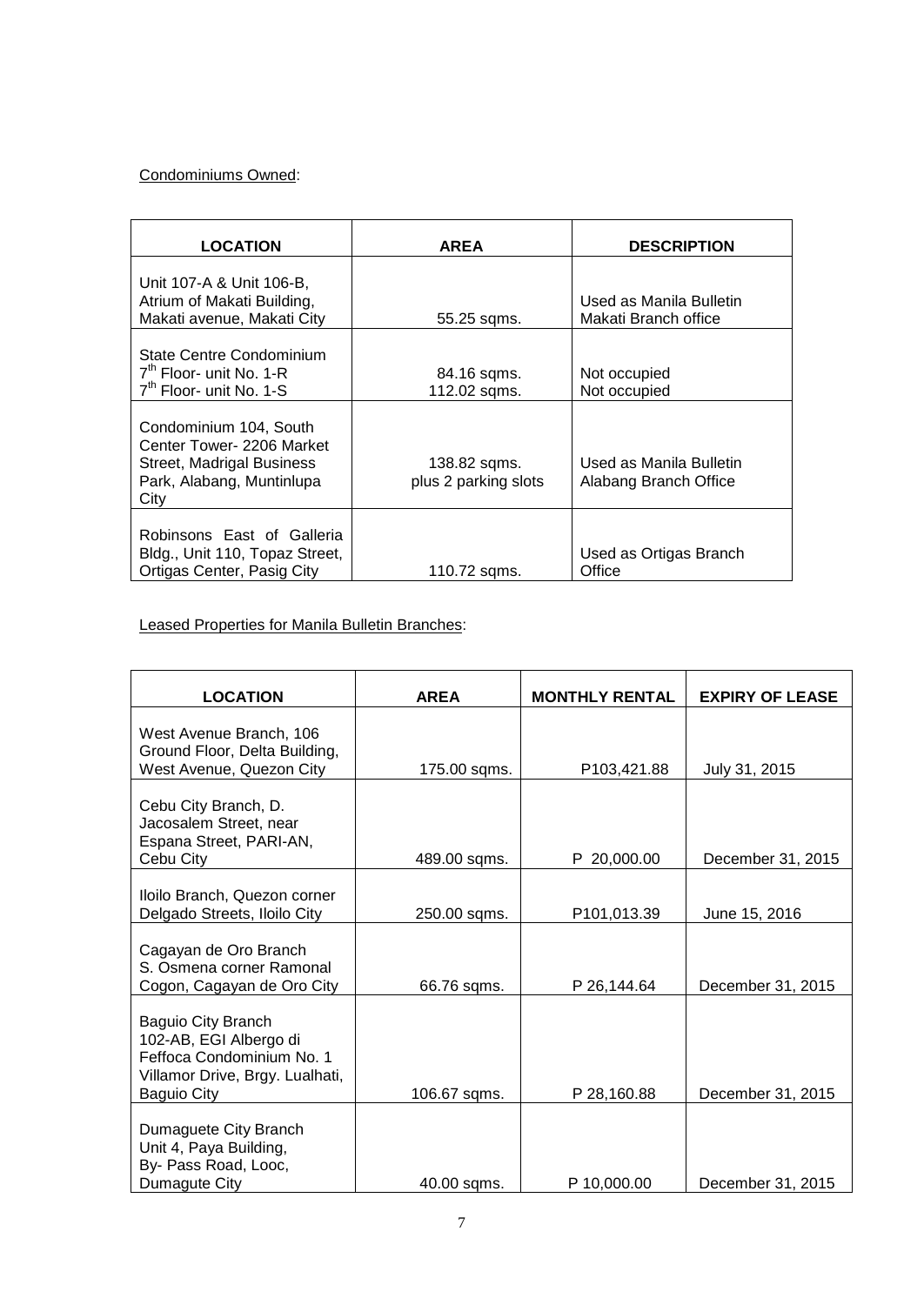# Major Machinery and Equipment Owned

| <b>TYPE OF MACHINE/ EQUIPMENT</b>     | <b>LOCATION</b>                          |
|---------------------------------------|------------------------------------------|
|                                       | Manila Bulletin Building, Muralla corner |
| Mitsubishi Tower Presses              | Recoletos Streets, Intramuros, Manila    |
|                                       | Manila Bulletin Building, Muralla corner |
| <b>Goss Headliner Offset Machines</b> | Recoletos Streets, Intramuros, Manila    |
|                                       | Manila Bulletin Building, Muralla corner |
| Speed Master 5 Colors Offset Press    | Recoletos Streets, Intramuros, Manila    |
|                                       | Manila Bulletin Building, Muralla corner |
| Heidelberg Offset Machine             | Recoletos Streets, Intramuros, Manila    |
|                                       | Manila Bulletin Building, Muralla corner |
| Mailroom Equipment                    | Recoletos Streets, Intramuros, Manila    |
|                                       | Manila Bulletin Building, Muralla corner |
| <b>Strapping Machine</b>              | Recoletos Streets, Intramuros, Manila    |
|                                       | Manila Bulletin Building, Muralla corner |
| Ferag Post Press System               | Recoletos Streets, Intramuros, Manila    |
|                                       | Manila Bulletin Building, Muralla corner |
| <b>Coating Machine</b>                | Recoletos Streets, Intramuros, Manila    |

## Conditions of Major Machinery & Equipment Owned

 All major machinery and equipment as listed above are in good running condition, properly maintained and currently utilized in printing our newspapers and magazines.

## Plans of Major Acquisitions of Properties

 The Company has no plan for major acquisitions of properties within the next twelve (12) months.

## Known Trends or Uncertainties

 At the year-end, the exchange rate of the peso to the dollar stood at P44.72. Any depreciation in the peso to the dollar will have an unfavorable impact on the Corporation's operations as this will increase the cost of imported materials such as newsprint, ink, spare parts, supplies and services of technical consultants for the imported machinery and equipment. Prices of newsprint and other items purchased locally will also go up as the higher cost of foreign exchange will make raw materials and labor more costly.

## Patent, Trademarks, Etc.

- 1. Manila Bulletin has no registered patent rights, trademarks, copyrights, franchise, concession and royalty agreements.
- 2. Permit to operate Emission Source Installations from Department of Environment and Natural Resources- Expiry Date: September 3, 2015
- 3. Intramuros Administration Permit to operate generator sets, elevator, escalator-Expiry Date : November 12, 2015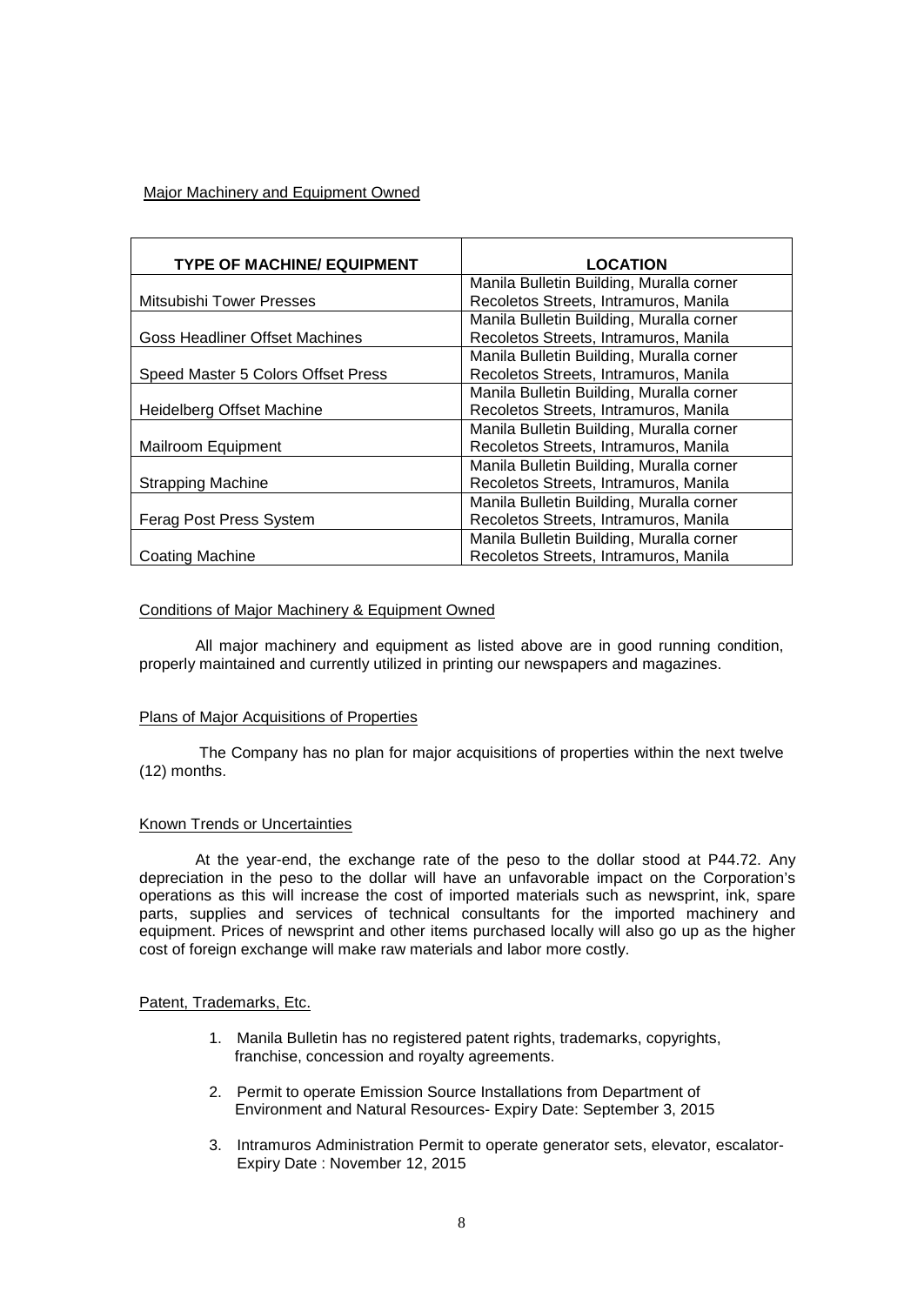# **C. LEGAL PROCEEDINGS**

 There is no material pending legal proceedings to which the Corporation is a party or of which any of its property is the subject.

# **D. SUBMISSION OF MATTERS TO A VOTE OF SECURITY HOLDERS**

 No special or regular Stockholders meeting were called during the fourth quarter of the calendar year 2014.

# **E. MARKET FOR ISSUER'S COMMON EQUITY AND RELATED STOCKHOLDERS' MATTERS**

## a. Market Information

 The Company's shares of stocks is listed and traded at the Philippine Stock Exchange. High and low sales prices for each quarter in 2014 and 2013 are as follows:

|                | <b>HIGH</b> |      | LOW  |      |  |
|----------------|-------------|------|------|------|--|
| <b>QUARTER</b> | 2014        | 2013 | 2014 | 2013 |  |
| First          | 0.63        | 0.85 | 0.61 | 0.80 |  |
| Second         | 1.10        | 0.76 | 1.02 | 0.75 |  |
| Third          | 0.87        | 0.73 | 0.83 | 0.73 |  |
| Fourth         | 0.76        | 0.71 | 0.73 | 0.70 |  |

As of the last trading date for the year 2014, high and low sales prices both registered at P0.70. For the first quarter of 2015, average sales prices of Manila Bulletin shares of stocks were at a high of P0.71 and a low of P0.70.

## b. Holders

- 1. As of December 31, 2014, the total number of the Registrant's Shareholders is 2,774.
- 2. All of the Company's Shares of Stocks are common shares with equal voting rights and privileges.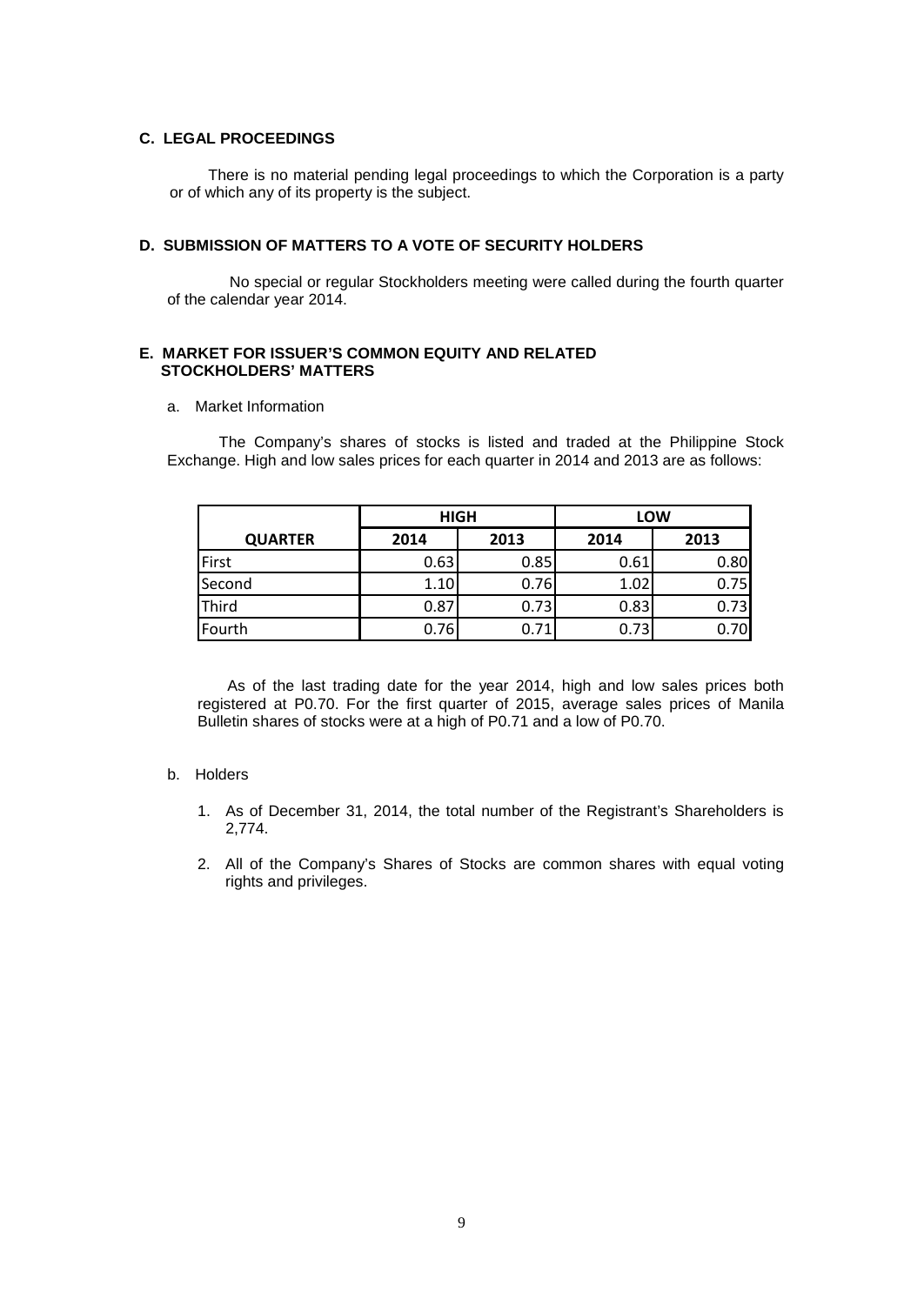# The Top 20 Shareholders as of December 29, 2014 are as follows :

| $\mathbf{1}$ | U S AUTOMOTIVE CO. INC.                      | 1,775,603,832.00 | 54.3469% |
|--------------|----------------------------------------------|------------------|----------|
| 2            | USAUTOCO INC.                                | 764,658,243.00   | 23.4043% |
| 3            | MENZI TRUST FUND INC.                        | 275,834,261.00   | 8.4426%  |
| 4            | PCD NOMINEE CORPORATION                      | 155,382,397.00   | 4.7559%  |
| 5            | EVERGREEN STOCKBROKERAGE & SEC., INC.        | 128,011,396.00   | 3.9181%  |
| 6            | <b>EMILIO T. YAP</b>                         | 24,169,878.00    | 0.7398%  |
| 7            | WILLIAM CARLOS UY                            | 8,567,364.00     | 0.2622%  |
| 8            | <b>CHUNG BUNSIT</b>                          | 5,860,234.00     | 0.1794%  |
| 9            | MIRIAM C. CU                                 | 5,177,993.00     | 0.1585%  |
| 10           | TAN, TEODORA D.                              | 4,508,656.00     | 0.1380%  |
| 11           | CHUA, FRANCISCO C.                           | 4,283,685.00     | 0.1311%  |
| 12           | CHING, RICHARD                               | 3,135,386.62     | 0.0960%  |
| 13           | UNIMART INC.                                 | 2,141,843.00     | 0.0656%  |
|              | <b>MAKATI SUPERMARKET CORPORATION</b>        | 2,141,843.00     | 0.0656%  |
| 14           | PAN MALAYAN MANAGEMENT & INVESTMENT CORP     | 1,713,476.00     | 0.0524%  |
|              | SY, JIMMY                                    | 1,713,476.00     | 0.0524%  |
|              | CARLOS UY CORPORATION                        | 1,713,476.00     | 0.0524%  |
|              | LEE, EDWARD A.                               | 1,713,476.00     | 0.0524%  |
| 15           | MICHAEL ANGELO P & /OR BIENVENIDO U. LIM     | 1,698,583.00     | 0.0520%  |
| 16           | JOHNNY K. CHOA                               | 1,250,398.00     | 0.0383%  |
| 17           | O LEDESMA & CO., INC.                        | 1,126,930.00     | 0.0345%  |
| 18           | LEE, CARLOS A.                               | 1,073,923.00     | 0.0329%  |
| 19           | <b>TIONG KENG CHING</b>                      | 1,070,921.00     | 0.0328%  |
| 20           | SABINO B PADILLA IV&/OR MA DOMINGA B PADILLA | 1,069,529.00     | 0.0327%  |

# MANILA BULLETIN PUBLISHING CORPORATION Top Twenty Stockholders As of December 29, 2014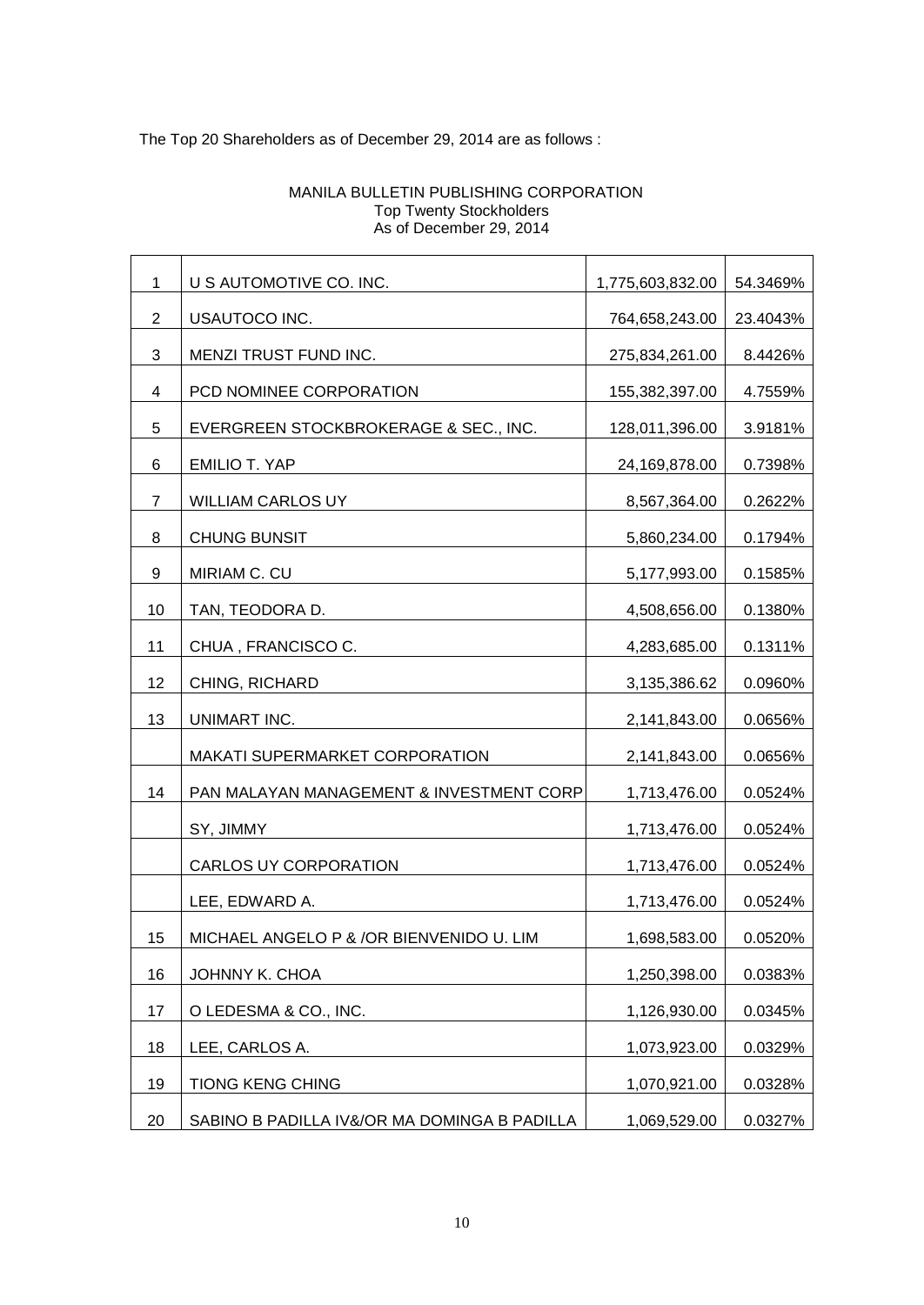3. Security Ownership of Certain Record and Beneficial Owners of more than 5 % of Registrant's voting securities

| TITLE OF<br><b>CLASS</b> | <b>NAME &amp; ADDRESS</b><br>OF OWNER                                                                                                                                                                                       | <b>CITIZEN</b><br><b>SHIP</b> | NO. OF<br><b>SHARES</b> | <b>PERCENT</b> |
|--------------------------|-----------------------------------------------------------------------------------------------------------------------------------------------------------------------------------------------------------------------------|-------------------------------|-------------------------|----------------|
| Common<br><b>Stocks</b>  | U.S.Automotive Co. Inc.<br>100 United Nations Avenue,<br>Manila<br>Authorized Representative:<br>Mr. Basilio C. Yap<br>Relationship to Registrant:<br>Chairman of the Board of the<br>Registrant                            | Filipino                      | 1,775,603,832.00        | 54.3469%       |
| Common<br><b>Stocks</b>  | USAUTOCO INC.<br>United<br><b>Nations</b><br>Avenue<br>corner San Marcelino St.,<br>Manila<br>Authorized Representative:<br>Mr. Basilio C. Yap<br>Relationship to Registrant:<br>Chairman of the Board of the<br>Registrant | Filipino                      | 764,658,243.00          | 23.4043%       |
| Common<br><b>Stocks</b>  | MENZI TRUST FUND, INC.<br>20F, Security Bank Centre<br>Ayala Avenue, Makati, Metro<br>Manila<br>Authorized Representative:<br>Mr. Teodoro C. Fuerte<br>Relationship to Registrant:<br><b>None</b>                           | Filipino                      | 275,834,261.00          | 8.4426%        |

4. The list of Board of Directors as well as their shareholdings as of December 29, 2014 are as follows:

| <b>NAME</b>                          | <b>POSITION</b>                        | <b>NUMBER OF</b><br><b>SHARES</b> | <b>OWNER</b><br><b>SHIP</b> | %       |
|--------------------------------------|----------------------------------------|-----------------------------------|-----------------------------|---------|
| Mr. Basilio C. Yap                   | Chairman of the Board                  | 271,192.00                        | В                           | .00830% |
| Atty. Hermogenes P. Pobre            | Vice Chairman/ President               | 11,356.00                         | B                           | .00035% |
| Chief Justice Hilario G. Davide, Jr. | Vice Chairman/<br>Independent Director | 10,815.00                         | B                           | .00033% |
| Secretary Alberto G. Romulo          | Vice Chairman/<br>Independent Director | 10,815.00                         | B                           | .00033% |
| Dr. Emilio C. Yap III                | Vice Chairman                          | 85,681.00                         | B                           | .00262% |
| Dr. Enrique Y. Yap Jr.               | Director                               | 78,662.00                         | B                           | .00241% |
| Atty. Francis Y. Gaw                 | Director                               | 64,419.00                         | B                           | .00197% |
| Mrs. Paciencia M. Pineda             | Director                               | 196,912.97                        | B                           | .00603% |
| Dr. Esperanza I. Cabral              | <b>Independent Director</b>            | 10,815.00                         | B                           | .00033% |
| Dr. Crispulo J. Icban, Jr.           | <b>Director</b>                        | 68,543.00                         | B                           | .00210% |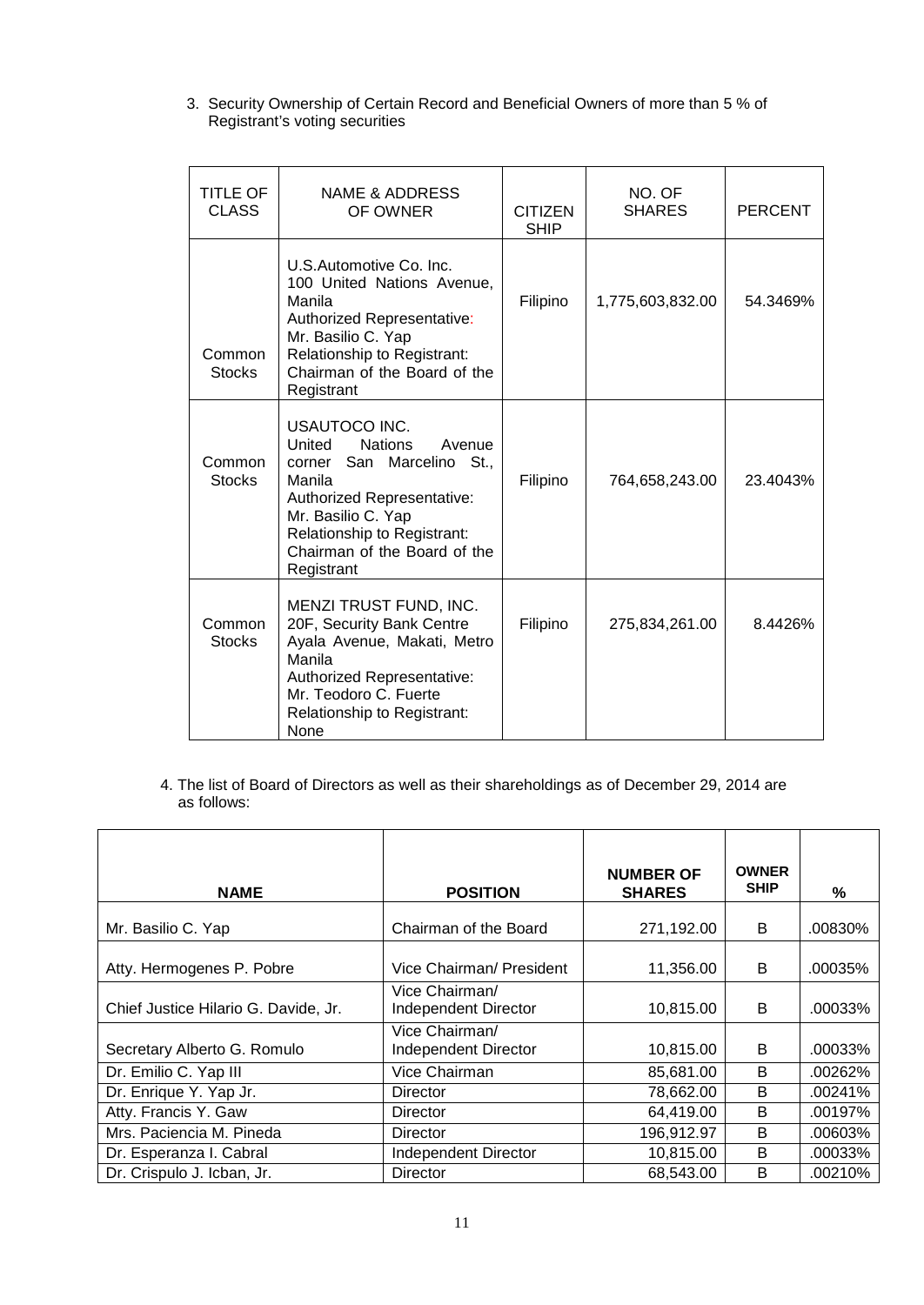#### c. Dividends

 On July 10, 2014, the Board of Directors declared a stock dividend of 3 % or 95,160,248 shares based on 3,172,008,262 shares, payable on September 3, 2014 to Stockholders of record as of August 8, 2014, utilizing for this purpose P95,160,248 out of accumulated unrestricted surplus profits of the Corporation as of December 31, 2013 making a total of issued and outstanding capital stock of 3,267,168,510 shares or a total of P3,267,168,510.

 Total stock and cash dividends distributed to stockholders of record to date amount to 829.0779% of par value since Manila Bulletin went public on April 18, 1990.

As of December 31, 2014, out of its authorized capital of 6 billion shares, 3,267,168,510 shares are issued and outstanding and 9,324,650 shares are treasury stock, a total of 3,276,493,160 shares.

d. Recent Sales of Unregistered Securities

Manila Bulletin Publishing Corporation has not sold any unregistered security.

## **F. FINANCIAL INFORMATION**

#### a. MANAGEMENT DISCUSSION AND ANALYSIS

#### *Calendar Year 2014 Compared to Calendar Year 2013*

Manila Bulletin's gross revenue from advertising and circulation amounted to P2,739,687,511, lower by P159,730,980 or 5.51% over 2013. Total gross revenues and other income reached P2,824,115,471 which was P164,762,308, 5.51% lower than last year.

Cost and expenses totaled P2,712,305,336 lower by P99,208,815 or 3.53% last year. Total cost and expenses represents 96.04% of gross revenues. Cost of printing and materials used accounted for 63.57% of total expenses, lower than 64.36% in 2013.

Provision for income tax for the year amounted to P25,471,171 lower by P26,562,516 or 51.05% from the previous year.

Net income before Comprehensive Income(Loss) of the Corporation amounted to P86,338,964. This represents 3.06% of total revenues for the year. Earnings per share for 2014 and 2013 are P0.03 and P0.04 respectively. Percentage of Net Income before Comprehensive Income (Loss) to Stockholders' equity was 2.52% in 2014 and 3.74% in 2013.

As of December 31, 2014, Current Assets to Current Liabilities ratio were 1.3151:1 as compared to 1.2478:1 for the same period last year.

There is no significant element of income or loss that did not arise from the issuer's continuing operations.

Total assets of the Company went down by P30,097,391 or 0.45% as of December 31, 2014 as compared last year.

As of December 31, 2014, the Registrant's Total Asset to Equity Ratio was computed at 1.9332:1 while in 2013 of the same period it was computed at 1.9847:1.

The net worth of the Corporation as of yearend of 2014 is P3,425,229,726 with paid up capital of P3,276,493,160 and retained earnings of P165,084,543 less P16,347,977 cost of treasury stock.

The Company came up with various ratios, which the Company considers to be key performance indicators and these are as follows: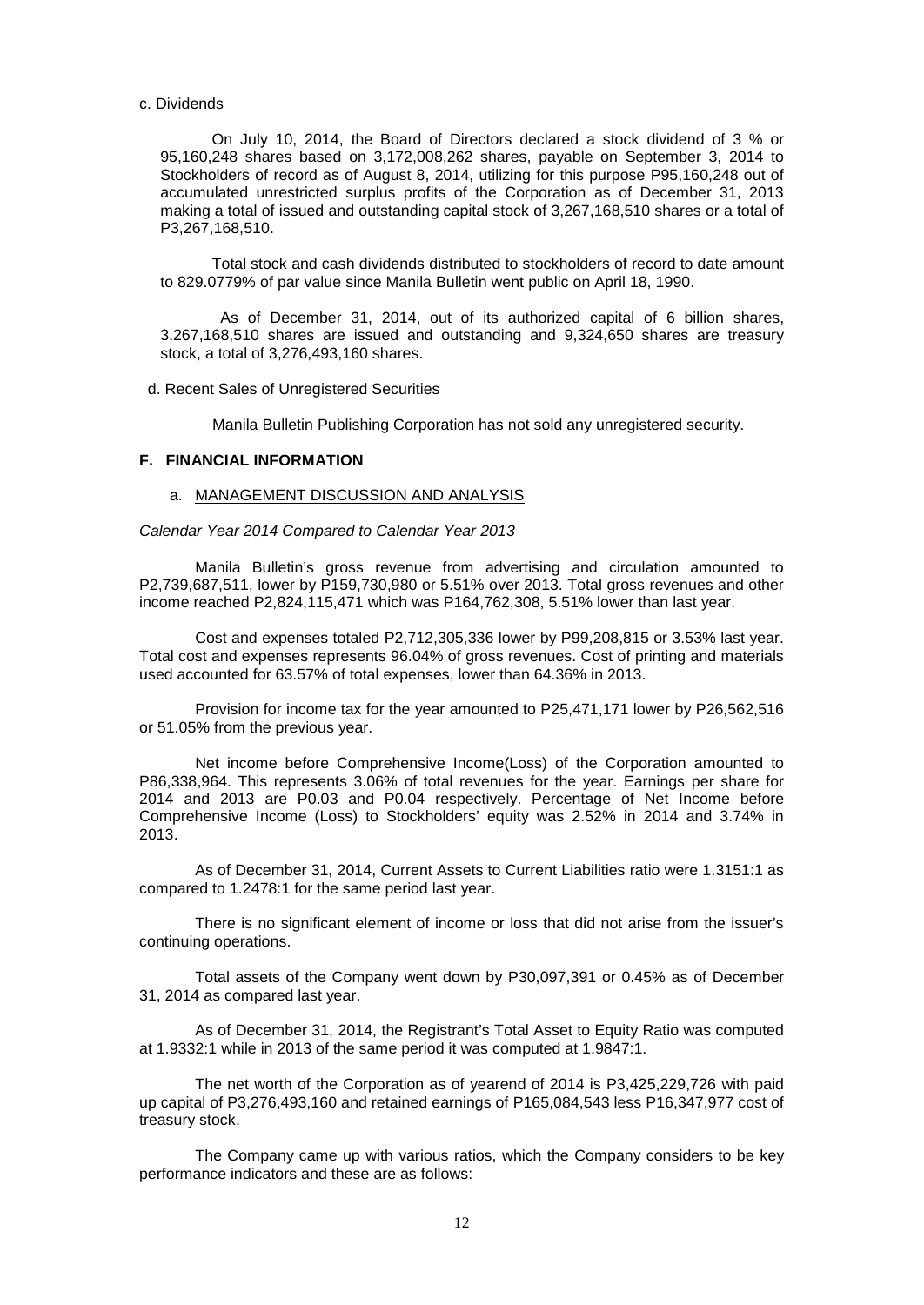| <b>KEY PERFORMANCE INDICATORS</b>                                                                                                                                                                                                             | Year End 2014      | Year End 2013      |
|-----------------------------------------------------------------------------------------------------------------------------------------------------------------------------------------------------------------------------------------------|--------------------|--------------------|
| <b>Current Ratio</b>                                                                                                                                                                                                                          |                    |                    |
| Current Assets / Current Liabilities (Liquidity                                                                                                                                                                                               |                    |                    |
| Ratio - Ability to meet short term obligations)                                                                                                                                                                                               | 1.3151:1           | 1.2478:1           |
| Return on Assets                                                                                                                                                                                                                              |                    |                    |
| Net Income/ Total assets (Effectiveness in the                                                                                                                                                                                                |                    |                    |
| use of assets to generate profits)                                                                                                                                                                                                            | 0.0111             | 0.0171             |
|                                                                                                                                                                                                                                               |                    |                    |
|                                                                                                                                                                                                                                               |                    |                    |
|                                                                                                                                                                                                                                               |                    |                    |
|                                                                                                                                                                                                                                               |                    |                    |
|                                                                                                                                                                                                                                               |                    |                    |
| Gross Profit Margin                                                                                                                                                                                                                           |                    |                    |
| Gross Profit / Sales (Measures gross profit                                                                                                                                                                                                   |                    |                    |
| earned on sales)                                                                                                                                                                                                                              | 0.3707             | 0.3759             |
|                                                                                                                                                                                                                                               |                    |                    |
|                                                                                                                                                                                                                                               |                    |                    |
|                                                                                                                                                                                                                                               |                    |                    |
| Return on Equity<br>Net Income/ Stockholders' Equity (Measures<br>the profits earned for each peso invested in the<br>Company's stocks)<br>Debt Ratio<br>Total Assets / Total Liabilities (Indicator of Long<br>Term Solvency of the Company) | 0.0215<br>2.0716:1 | 0.0340<br>2.0156:1 |

#### *Current or Liquidity Ratio*

This is an indicator of the Company's readiness to meet its obligations. The Company's exposure relates to its debt obligations to banks, suppliers of printing materials and services and to government regulating and taxing authorities. The Company's approach to managing liquidity is to ensure, as far as possible, that it will always have sufficient liquidity to meet its liabilities when they are due, under both normal and stressed conditions, without incurring unacceptable losses or risking damage to the Company's reputation.

The Company focuses on cash sales transactions and effective collection of receivables so as to meet its cash flow requirements. Likewise, it optimizes cash returns on investments, specifically on the Registrant's modern machinery. Typically, the Company ensures that it has sufficient cash on demand to meet expected operational expenses for a period of 30 days, including the servicing of financial obligation; this excludes the potential impact of extreme circumstances that cannot reasonably be predicted, such as natural disasters. In addition, the Company maintains credit lines with certain local banks.

As of December 31, 2014, total current assets amounted to P3,559,871,868 while total current liabilities was computed at P2,707,009,912.

## *Return on assets*

Return on Assets is an indicator of effectiveness in the management or use of the Company's Assets to generate profit. For the calendar year 2014, net income registered at P73,646,209 while total assets used to generate such income totaled to P6,621,739,638.

#### *Return on Equity*

Return on Equity measures the profit earned for each peso invested in the Company's stocks. For the year 2014, net income generated was at P73,646,209 while total equity was at P 3,425,229,726.

#### *Gross Profit Margin*

Gross Profit earned amounted to P1,015,470,887. This represents 37.07% of the Company's Gross Revenue of P2,739,687,511.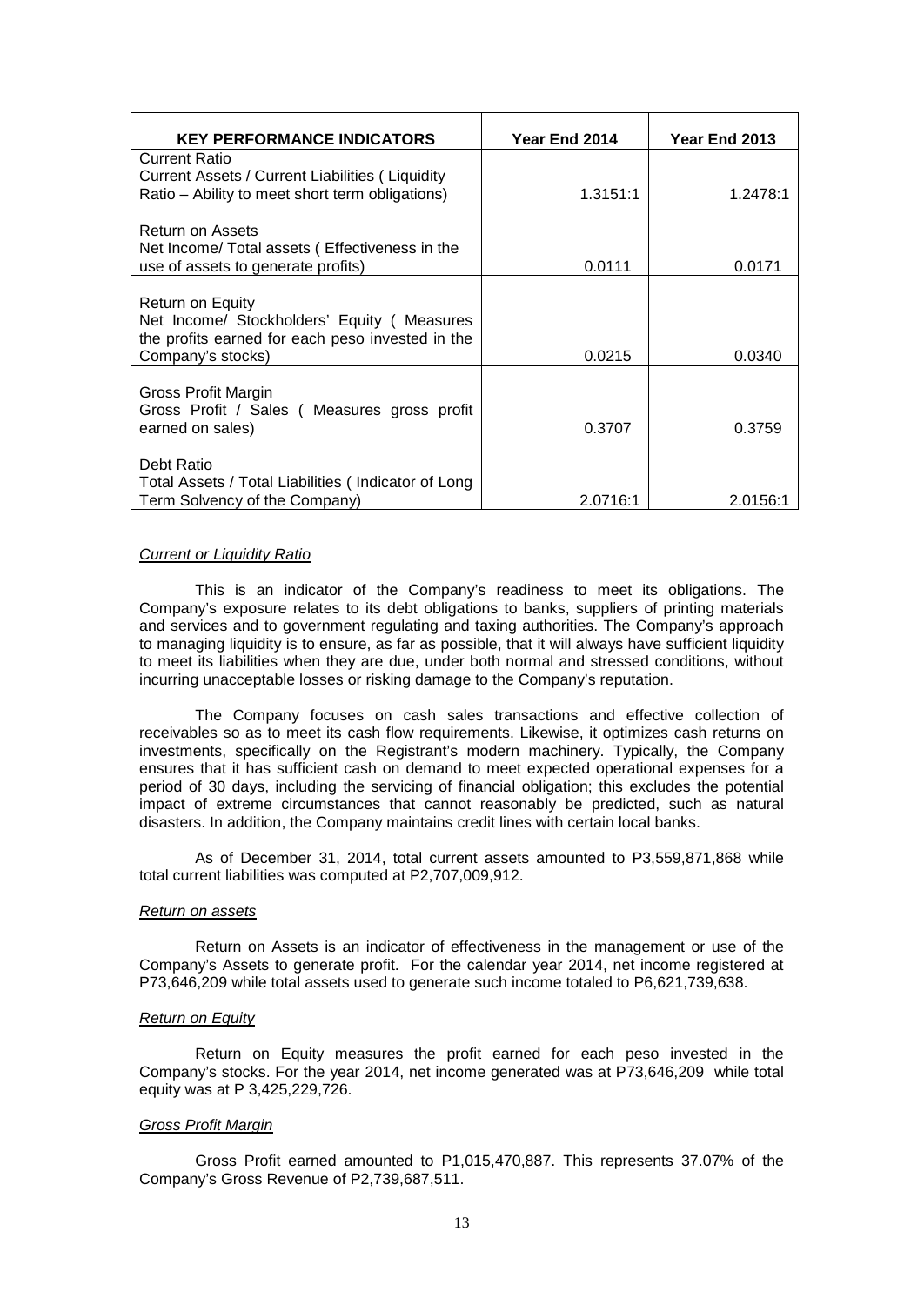#### *Debt Ratio*

Total assets of the Registrant amounted to P6,621,739,638 as against its total liabilities of P3,196,509,912 or 2.0716: 1 Debt Ratio. This is an indication of the long term solvency of the Company.

The increase in Trade and other receivables of 6.85% represents more ad placements towards the last quarter of 2014 which were generally on a 60 day term. Likewise, more provincial dealers were opened, although these were all covered by post-dated checks.

Inventories went down by 7.29% as compared with that in 2013. Inventory buildup in 2013 materially composed the materials and supplies used in printing our newspapers and magazines for the year 2014.

Trust receipts payable account decreased by 16.46% this year as compared to last year's balance. This account is usually payable in 180 days.

The Company did not enter into any contracts of merger, consolidation of joint venture, contract management, licensing, marketing, distributorship, technical assistance or similar agreements.

The Company did not offer rights or grant Stock Options and corresponding plans therefore.

The Company does not know of any information, event or happening that may affect the market price of its security.

There was no transferring of assets made except in normal course of business.

There are no known trends, demands, commitments, events or uncertainties known to management that would have an impact on the Company's liquidity.

The Registrant does not know of any event that will trigger direct or contingent financial obligation that is material to the Company, including any default or acceleration of an obligation.

There are no material off-balance sheet transactions, arrangements, obligations (including contingent obligations), and other relationships of the Company with unconsolidated entities or other persons created during the reported period.

Likewise, The Company does not know of any material commitments for capital expenditures, known trends, events or uncertainties that have had or that are reasonably expected to have a material impact whether favorable or unfavorable impact on net sales/ revenues/ income from continuing operations.

 And lastly, the Registrant has no knowledge of any seasonal aspects that had a material effect on the financial condition or results of operations.

## *Prospects for year 2015*

 The natural and man – made calamities in the last quarter of 2013 wrought havoc to the country, causing wide destruction and death to thousands in the afflicted areas. Immediate aid coming from many international institutions, non- government organizations and foreign governments made up for the delayed and insufficient assistance by the national government.

 The country in 2014 was slowly recovering from the onslaught in 2013. With the unexpected visit of Pope Francis in January 2015, his homilies raised hopes that the much needed economic measures and public – private partnership participation of big businesses will uplift the living conditions of the people, especially of the poor, which would give jobs to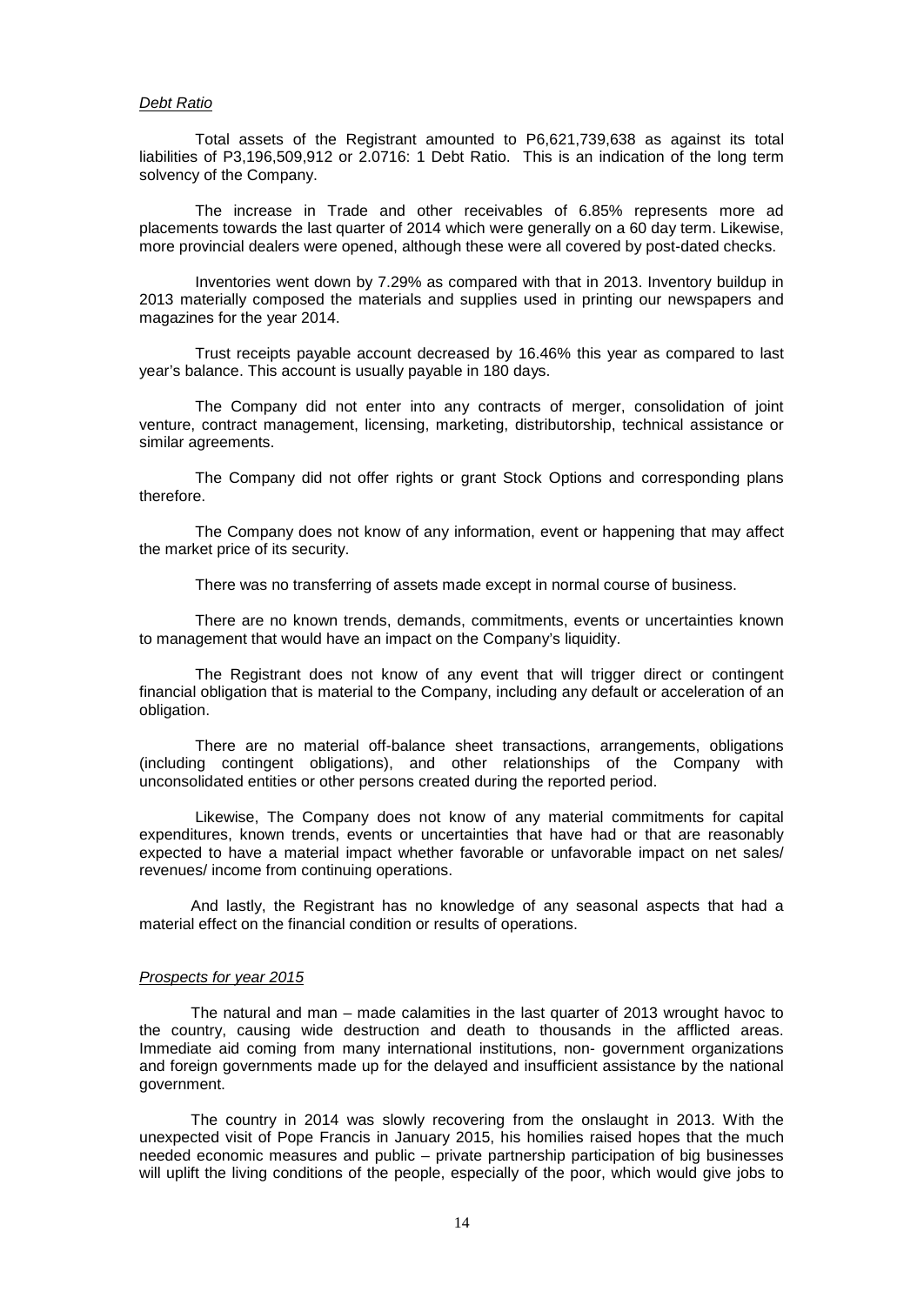the unemployed. The economic activity came from investments in infrastructure for mass transport, farm to market in rural areas road network, physical facilities and professionals to improve primary education, healthcare, manufacturing that will adopt definite policies, especially in mining, that would rationalize fiscal incentives.

 Direct foreign investments that have started to come in and increasing remittances from overseas Filipino workers show resurgence in the economy. Foreign Exchange to the peso remains steady with the stock market prices encouraging.

 However, the problems of the peace process agreement in Mindanao after the disastrous conflict on January 25, 2015 derailed the progress in Mindanao. Many planned investments in that area by foreign and local firms are being held pending resolutions of the constitutionality of the agreement and others. Nonetheless, the business activity will continue in the other parts of the country.

 With encouraging approved projects that are starting in 2015 and for those in the long term, the economy will continue to grow. As more jobs will be generated, public consumption will increase. Expansion of business in areas outside Metro Manila should encourage reverse migration and hopefully reduce unhealthy living of many poor and sidewalk vending.

 For Manila Bulletin, opening of more provincial branches will encourage people to read, with the newspapers and magazines giving detailed information to the reading public. The Company has invested in digital marketing, putting up electronic billboards in strategic places in Metro Manila for exposure of Manila Bulletin products, instant or immediate display of news and vital information to the public as well as billboard advertising of many of our valued clients.

## *Calendar Year 2013 Compared to Calendar Year 2012*

Manila Bulletin's gross revenue from advertising and circulation amounted to P2,899,418,491, lower by P106,475,156 or 3.54% over 2012. Total gross revenues and other income reached P2,988,877,779 which was P115,658,146, 3.73% lower.

Cost and expenses totaled P2,811,514,151 lower by P60,215,947 or 2.10% last year. Total cost and expenses represents 96.97% of gross revenues. Cost of printing and materials used accounted for 64.36% of total expenses, higher than 62.03% in 2012.

Provision for income tax for the year amounted to P52,033,687 lower by P11,265,025 or 17.80% from the previous year.

Net income of the Corporation amounted to P125,329,941. This represents 4.32% of total revenues for the year. Earnings per share for 2013 and 2012 are P0.04 and P0.06 respectively. Percentage of net profit to Stockholders' equity was 3.56% in 2013 and 5.14% in 2012.

As of December 31, 2013, Current Assets to Current Liabilities ratio were 1.2478:1 as compared to 1.1981:1 for the same period last year.

There is no significant element of income or loss that did not arise from the issuer's continuing operations.

Total assets of the Company went down by P12,123,660 as of December 31, 2013 as compared last year. As of December 31, 2013, the Registrant's Total Asset to Equity Ratio was computed at 1.9847:1 while in 2012 of the same period it was computed at 2.0583:1.

The net worth of the Corporation as of yearend of 2013 is P3,351,583,517 with paid up capital of P3,181,332,912 and retained earnings of P186,598,582 less P16,347,977 cost of treasury stock.

The Company came up with various ratios, which the Company considers to be key performance indicators and these are as follows: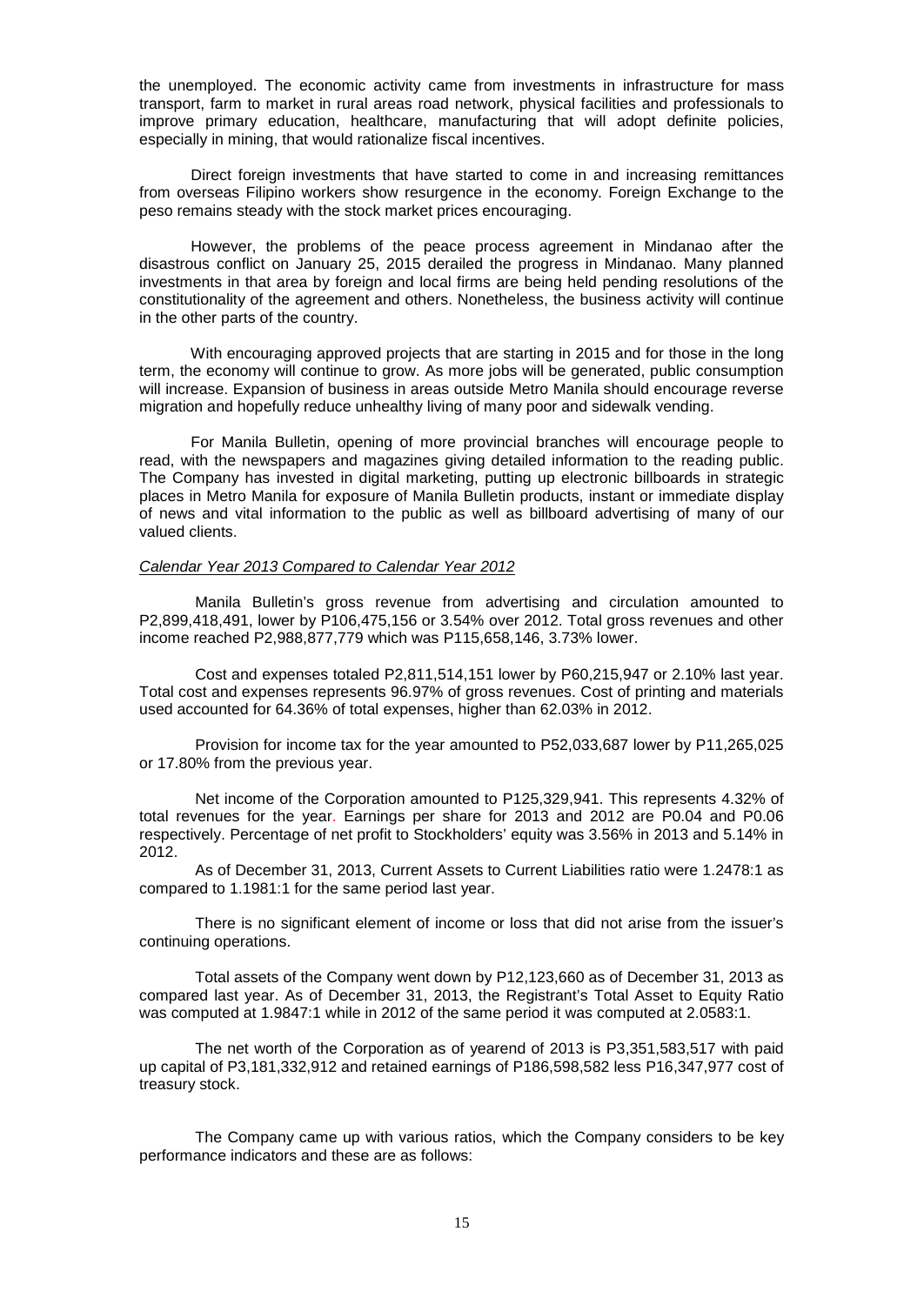| <b>KEY PERFORMANCE INDICATORS</b>                                                               | Year End 2013 | Year End 2012 |
|-------------------------------------------------------------------------------------------------|---------------|---------------|
| <b>Current Ratio</b>                                                                            |               |               |
| Current Assets / Current Liabilities (Liquidity Ratio -                                         |               |               |
| Ability to meet short term obligations)                                                         | 1.2478:1      | 1.2051:1      |
| Return on Assets                                                                                |               |               |
| Net Income/ Total assets (Effectiveness in the use of                                           |               |               |
| assets to generate profits)                                                                     | 0.0171        | 0.0250        |
| Return on Equity                                                                                |               |               |
| Net Income/ Stockholders' Equity ( Measures the<br>profits earned for each peso invested in the |               |               |
| Company's stocks)                                                                               | 0.0340        | 0.0514        |
| Gross Profit Margin                                                                             |               |               |
| Gross Profit / Sales (Measures gross profit earned on                                           |               |               |
| sales)                                                                                          | 0.3759        | 0.4074        |
| Debt Ratio                                                                                      |               |               |
| Total Assets / Total Liabilities (Indicator of Long                                             |               |               |
| Term Solvency of the Company)                                                                   | 2.0156:1      | 1.9449.1      |

#### *Liquidity Ratio*

This is an indicator of the Company's readiness to meet its obligations. The Company's exposure relates to its debt obligations to banks, suppliers of printing materials and services and to government regulating and taxing authorities. The Company's approach to managing liquidity is to ensure, as far as possible, that it will always have sufficient liquidity to meet its liabilities when they are due, under both normal and stressed conditions, without incurring unacceptable losses or risking damage to the Company's reputation.

The Company focuses on its cash sales transactions, which assists it in monitoring cash flow requirements and optimizing its cash returns on investments, specifically on modern machinery. Typically, the Company ensures that it has sufficient cash on demand to meet expected operational expenses for a period of 30 days, including the servicing of financial obligation; this excludes the potential impact of extreme circumstances that cannot reasonably be predicted, such as natural disasters. In addition, the Company maintains the lines of credit with certain local banks.

As of December 31, 2013, total current assets amounted to P3,550,224,005 while total current liabilities was computed at P2,845,253,512.

## *Return on assets*

Return on Assets is an indicator of effectiveness in the management or use of the Company's Assets to generate profit. For the calendar year 2013, net income registered at P114,050,695 while total assets used to generate such income totaled to P6,651,837,029.

## *Return on Equity*

Return on Equity measures the profit earned for each peso invested in the Company's stocks. For the year 2013, net income generated was at P114,050,695 while total equity was at P 3,351,583,517.

#### *Gross Profit Margin*

Gross Profit earned amounted to P1,090,017,384. This represents 37.59% of the Company's Gross Revenue of P2,899,418,491.

#### *Debt Ratio*

Total assets of the Registrant amounted to P6,651,837,029 as against its total liabilities of P3,300,253,512 or 2.0156: 1 Debt Ratio. This is an indication of the long term solvency of the Company.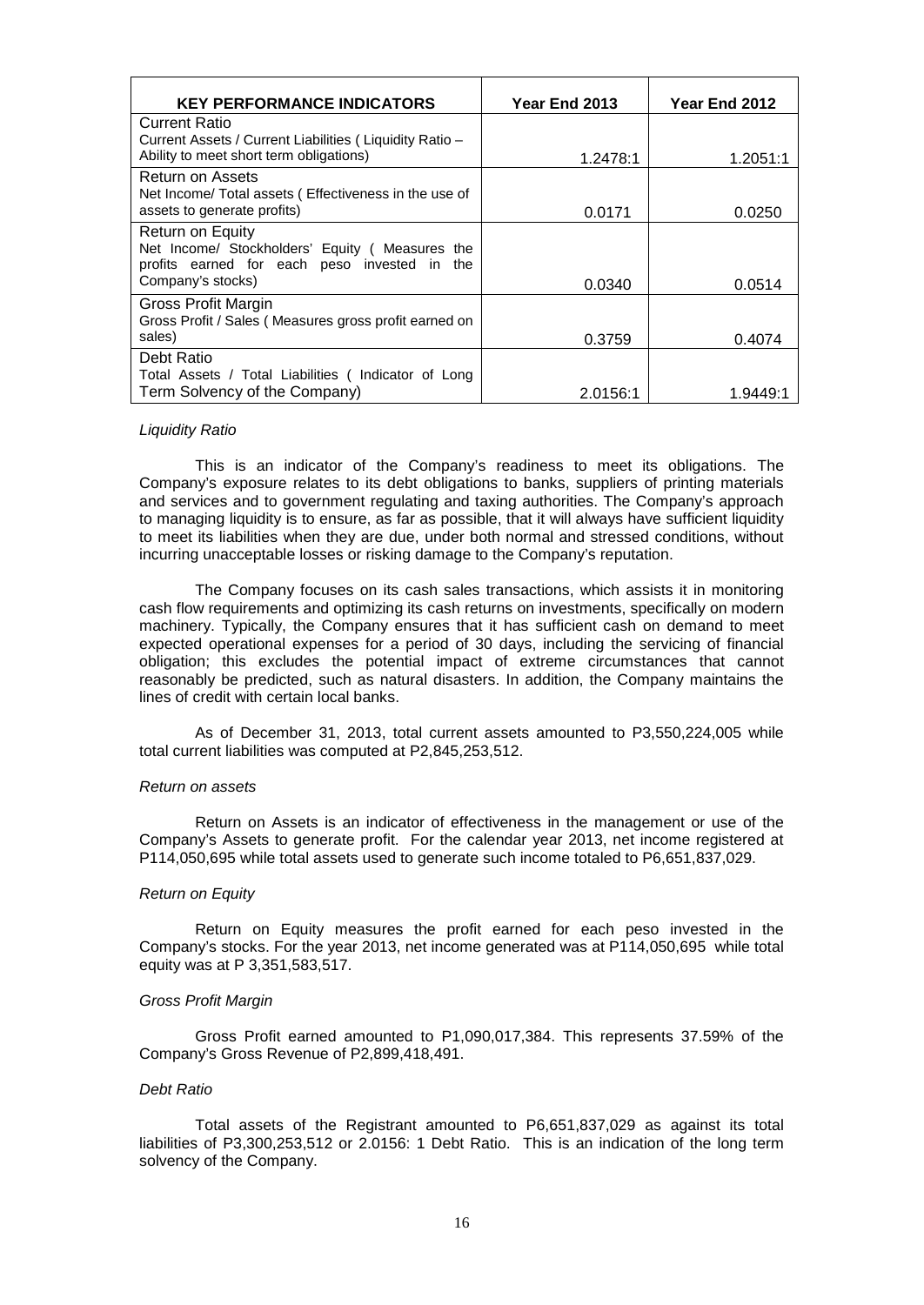The decrease in Trade and other receivables of 0.15% represents the result of good collection policy of the company regarding its receivables. Trade receivables are non-interest bearing and generally on a 60-day credit term. All provincial circulations are covered by postdated checks.

Inventories went up by 7.75% as compared with that in 2012. Inventories of printing materials such as newsprint, ink and other press supplies were increased in anticipation of higher prices of printing materials due to rising fuel prices.

Trust receipts payable account decreased by 39.63% this year as compared to last year's balance. This account is usually payable in 180 days.

The Company did not enter into any contracts of merger, consolidation of joint venture, contract management, licensing, marketing, distributorship, technical assistance or similar agreements.

The Company did not offer rights or grant Stock Options and corresponding plans therefore.

The Company does not know of any information, event or happening that may affect the market price of its security.

There was no transferring of assets made except in normal course of business.

There are no known trends, demands, commitments, events or uncertainties known to management that would have an impact on the Company's liquidity.

The Registrant does not know of any event that will trigger direct or contingent financial obligation that is material to the Company, including any default or acceleration of an obligation.

There are no material off-balance sheet transactions, arrangements, obligations (including contingent obligations), and other relationships of the Company with unconsolidated entities or other persons created during the reported period.

Likewise, The Company does not know of any material commitments for capital expenditures, known trends, events or uncertainties that have had or that are reasonably expected to have a material impact whether favorable or unfavorable impact on net sales/ revenues/ income from continuing operations.

And lastly, the Registrant has no knowledge of any seasonal aspects that had a material effect on the financial condition or results of operations

## *Calendar Year 2012 Compared to Calendar Year 2011*

Manila Bulletin's gross revenue from advertising and circulation amounted to P3,005,893,647, higher by P22,629,500 or 0.76% over 2011. Total gross revenues and other income reached P3,158,490,490 which was P77,019,830, 2.38% lower. This decrease was accounted for by the P99,649,330 or 39.50% in other income, largely the result of the sale in 2011 of machinery scrap accumulated through the previous years.

Cost and expenses totaled P2,883,561,098 lower by P16,316,072 or 0.56% last year. It is 91.30% of gross revenues. Cost of printing and materials used accounted for 61.77% of total expenses, lower than 61.96% in 2011. The appreciation of the peso against the U.S. dollar has favorable effect on our purchases of imported newsprint, ink and machinery spare parts. Our manpower expense was reduced with the retirement of eligible employees as well as cost cutting in our operations, however, employee benefits went up with the renewal of our company collective bargaining agreement giving 5 month signing bonus to employees.

Provision for income tax for the year amounted to P59,749,412 lower by P21,283,430 or 26.27% from the previous year.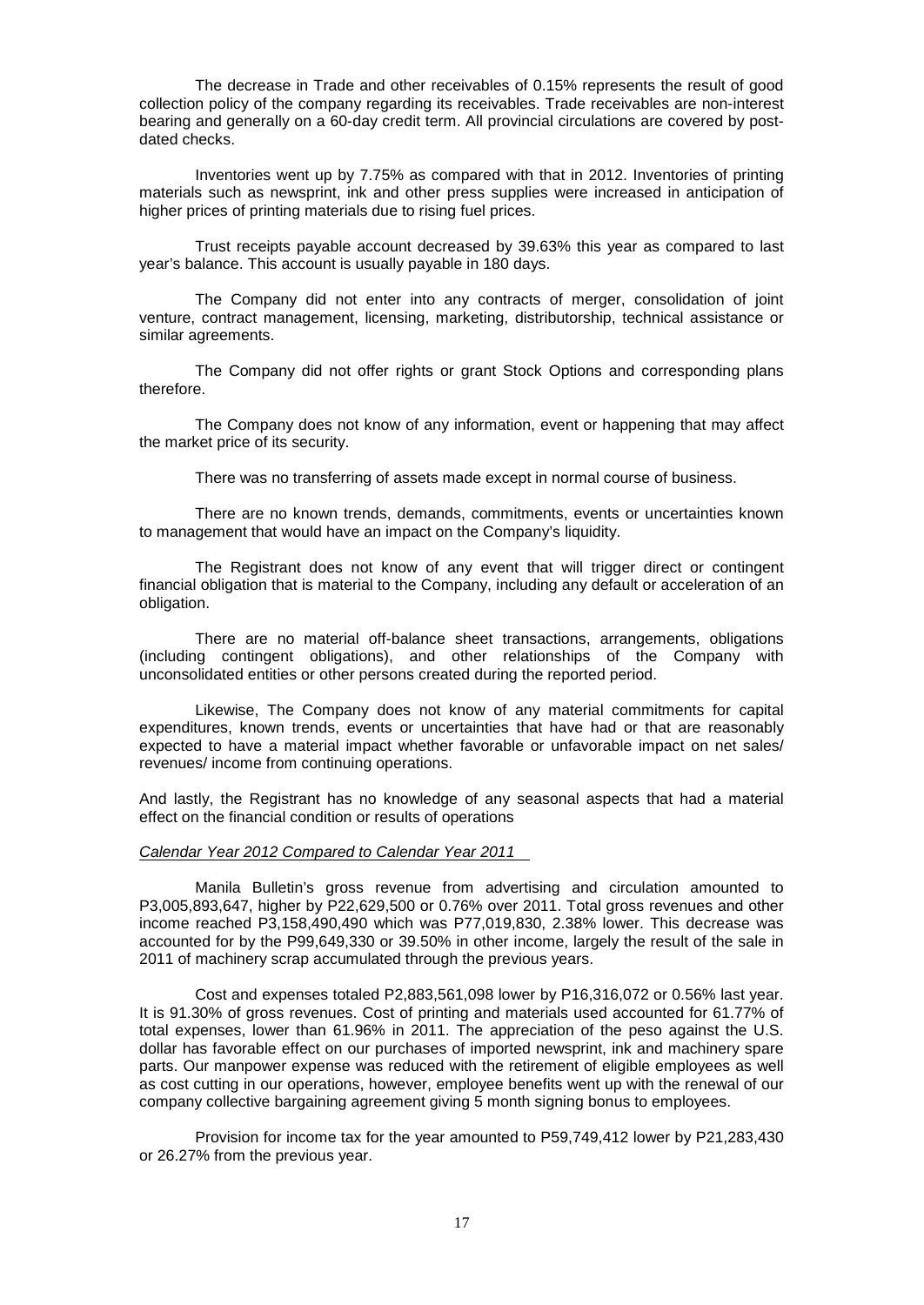Net income of the Corporation amounted to P161,225,415. This represents 5.10% of total revenues for the year. Earnings per share for 2012 and 2011 are P0.0534 and P0.0632 respectively. Percentage of net profit to Stockholders' equity was 4.92% for 2012 while 5.84% for 2011.

As of December 31, 2012, Current Assets to Current Liabilities ratio were 1.2483:1 as compared to 1.2754:1 for the same period last year.

There is no significant element of income or loss that did not arise from the issuer's continuing operations.Total assets of the Company went up by P211,290,789 as of December 31, 2012 as compared last year.

As of December 31, 2012, the Registrant's Total Asset to Equity Ratio was computed at 2.0453:1 while in 2011 of the same period it was computed at 1.9872:1.

The net worth of the Corporation as of yearend of 2012 is P3,277,817,591 with paid up capital of P3,030,284,900 and net retained earnings of P263,880,668 less P16,347,977 cost of treasury stock.

The Company came up with various ratios, which the Company considers to be key performance indicators and these are as follows:

| <b>KEY PERFORMANCE INDICATORS</b>                                                                                  | Year End 2012 | <b>Year End 2011</b> |
|--------------------------------------------------------------------------------------------------------------------|---------------|----------------------|
| <b>Current Ratio</b>                                                                                               |               |                      |
| Current Assets / Current Liabilities (Liquidity Ratio -                                                            |               |                      |
| Ability to meet short term obligations)                                                                            | 1.2483:1      | 1.2754:1             |
| Return on Assets<br>Net Income/ Total assets ( Effectiveness in the use of                                         |               |                      |
| assets to generate profits)                                                                                        | 0.0240        | 0.0294               |
| Return on Equity<br>Net Income/ Stockholders' Equity (Measures the<br>profits earned for each peso invested in the |               |                      |
| Company's stocks)                                                                                                  | 0.0492        | 0.0584               |
| Gross Profit Margin<br>Gross Profit / Sales (Measures gross profit earned on                                       |               |                      |
| sales)                                                                                                             | 0.4074        | 0.3977               |
| Debt Ratio                                                                                                         |               |                      |
| Total Assets / Total Liabilities (Indicator of Long                                                                |               |                      |
| Term Solvency of the Company)                                                                                      | 1.9566:1      | 2.0129:1             |

## *Liquidity Ratio*

This is an indicator of the Company's readiness to meet its obligations. The Company's exposure relates to its debt obligations to banks, suppliers of printing materials and services and to government regulating and taxing authorities. The Company's approach to managing liquidity is to ensure, as far as possible, that it will always have sufficient liquidity to meet its liabilities when they are due, under both normal and stressed conditions, without incurring unacceptable losses or risking damage to the Company's reputation.

The Company focuses on its cash sales transactions, which assists it in monitoring cash flow requirements and optimizing its cash returns on investments, specifically on modern machinery. Typically, the Company ensures that it has sufficient cash on demand to meet expected operational expenses for a period of 30 days, including the servicing of financial obligation; this excludes the potential impact of extreme circumstances that cannot reasonably be predicted, such as natural disasters. In addition, the Company maintains the lines of credit with certain local banks.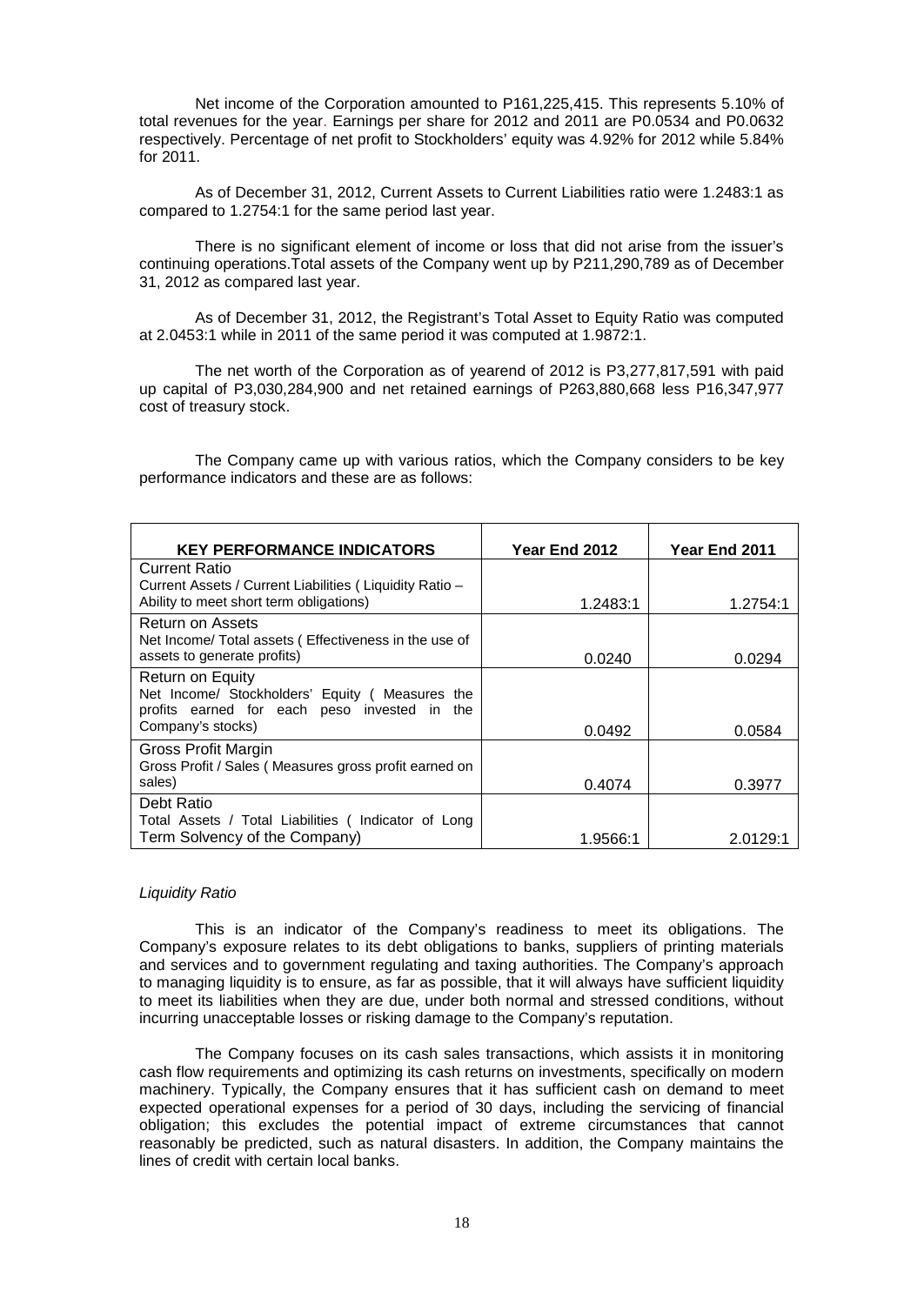As of December 31, 2012, total current assets amounted to P3,590,703,652 while total current liabilities was computed at P2,876,427,867.

## *Return on assets*

Return on Assets is an indicator of effectiveness in the management or use of the Company's Assets to generate profit. For the calendar year 2012, net income registered at P161,225,415 while total assets used to generate such income totaled to P6,704,245,458.

## *Return on Equity*

Return on Equity measures the profit earned for each peso invested in the Company's stocks. For the year 2012, net income generated was at P161,225,415 while total equity was at P 3,277,817,591.

## *Gross Profit Margin*

Gross Profit earned amounted to P1,224,685,408. This represents 40.74% of the Company's Gross Revenue of P3,005,893,647.

#### *Debt Ratio*

Total assets of the Registrant amounted to P 6,704,245,458 as against its total liabilities of P3,426,427,867 or 1.9566: 1 Debt Ratio. This is an indication of the long term solvency of the Company.

The decrease in Trade and other receivables of 3.38% represents the result of good collection policy of the company regarding its receivables. Trade receivables are non-interest bearing and generally on a 60-day credit term. All provincial circulations are covered by postdated checks.

Inventories went up by 3.77% as compared with that in 2011. Inventories of printing materials such as newsprint, ink and other press supplies were increased in anticipation of higher prices of printing materials due to rising fuel prices.

Bills payable account increased by 83.94% this year as compared to last year's balance due to the increase in the importation of printing materials such as paper, ink and supplies in line with beefing up inventory balances; this account is usually payable in 180 days.

The Company did not enter into any contracts of merger, consolidation of joint venture, contract management, licensing, marketing, distributorship, technical assistance or similar agreements.

The Company did not offer rights or grant Stock Options and corresponding plans therefore.

The Company does not know of any information, event or happening that may affect the market price of its security.

There was no transferring of assets made except in normal course of business.

There are no known trends, demands, commitments, events or uncertainties known to management that would have an impact on the Company's liquidity.

The Registrant does not know of any event that will trigger direct or contingent financial obligation that is material to the Company, including any default or acceleration of an obligation.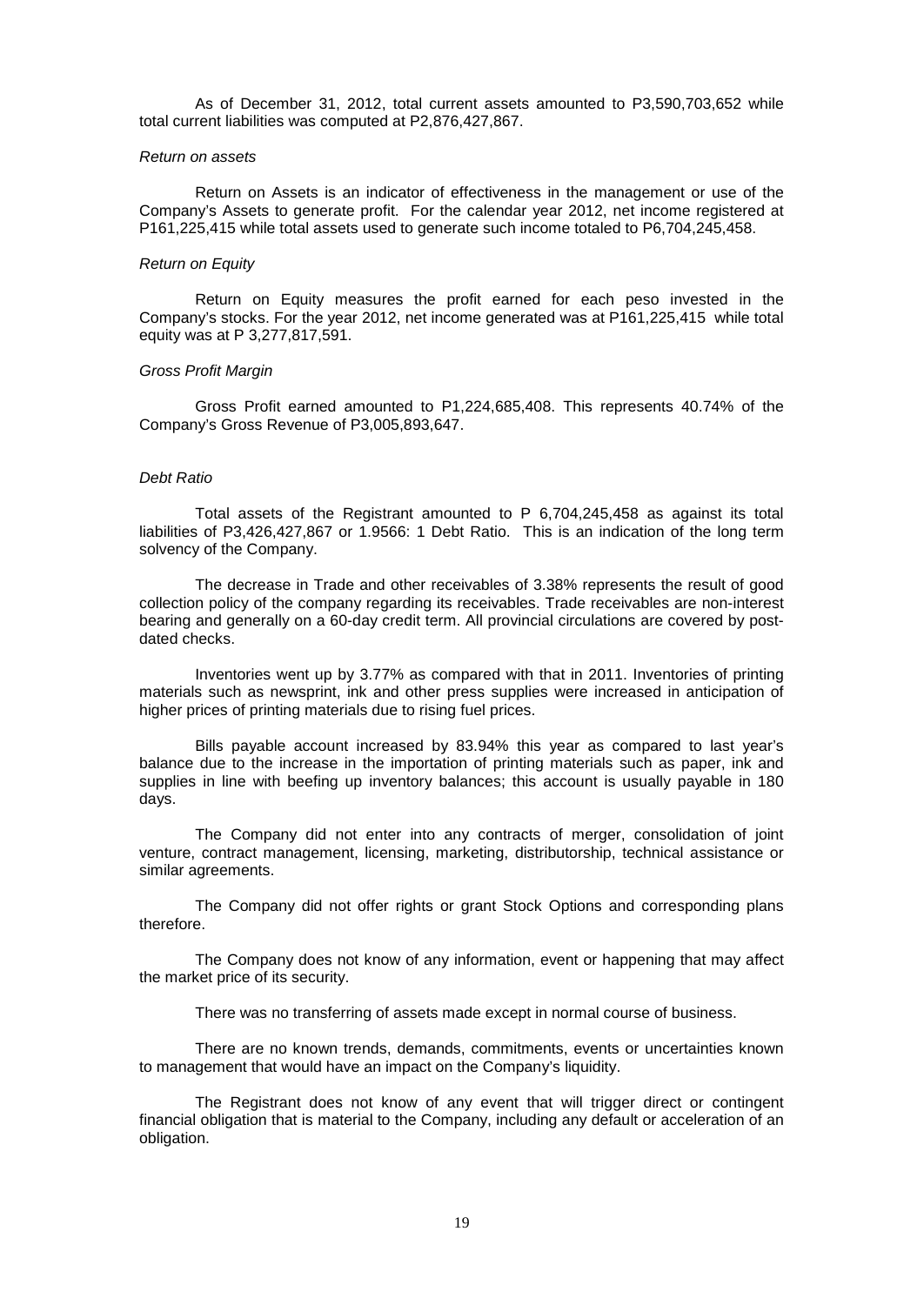There are no material off-balance sheet transactions, arrangements, obligations (including contingent obligations), and other relationships of the Company with unconsolidated entities or other persons created during the reported period.

Likewise, The Company does not know of any material commitments for capital expenditures, known trends, events or uncertainties that have had or that are reasonably expected to have a material impact whether favorable or unfavorable impact on net sales/ revenues/ income from continuing operations.

And lastly, the Registrant has no knowledge of any seasonal aspects that had a material effect on the financial condition or results of operations.

- b. The Corporation does not anticipate having any cash flow or liquidity problem within the next 12 months.
- c. All trade payables have been paid within stated terms.
- d. The Corporation's sources of liquidity are revenues derived from sale of newspapers, magazines, advertisements, commercial printing and collection of receivables.
- e. The Registrant does not know of any event that will trigger direct or contingent financial obligation that is material to the Company.
- f. There are no material off balance sheet transactions, arrangements, obligations (including contingent obligations), and other relationships of the Company with unconsolidated entities or other persons created during the reporting period.
- g. Audit and Audit Related Fees

 In compliance with SRC Rule 68 and 68.1 No. 4 bI; b II (1) as amended, on Qualifications of Independent Auditors, Mangay – ayam, Lim and Co. was elected in a Special Board Meeting as nominated by the Audit Committee to replace Mercado, Calderon , Jaravata and Co. who was not able to get the necessary accreditation from the Securities and Exchange Commission. Mangay- ayam, Lim and Co. was accredited by SEC under Group A, with Accreditation No.0302-F dated December 4, 2014. The partner in charge of Mangayayam , Lim and Co. is Mr. Rodrigo M. Mangay-ayam, a senior partner signing for the firm. The Company has no disagreements with the said firm or auditor with regards to accounting and financial disclosures for the year 2014.

 Audit fee of our external auditor for the year 2014 amounted to P500,000.00. The said fee covered audit work, preparation of year - end audited financial statements and Income Tax Return for the period ended, December 31, 2014.

# **G. FINANCIAL STATEMENTS**

 Financial Statements and notes to the Financial Statements are incorporated in the auditor's report herein attached.

Likewise, attached are supplementary schedules as required by SRC Rule 68.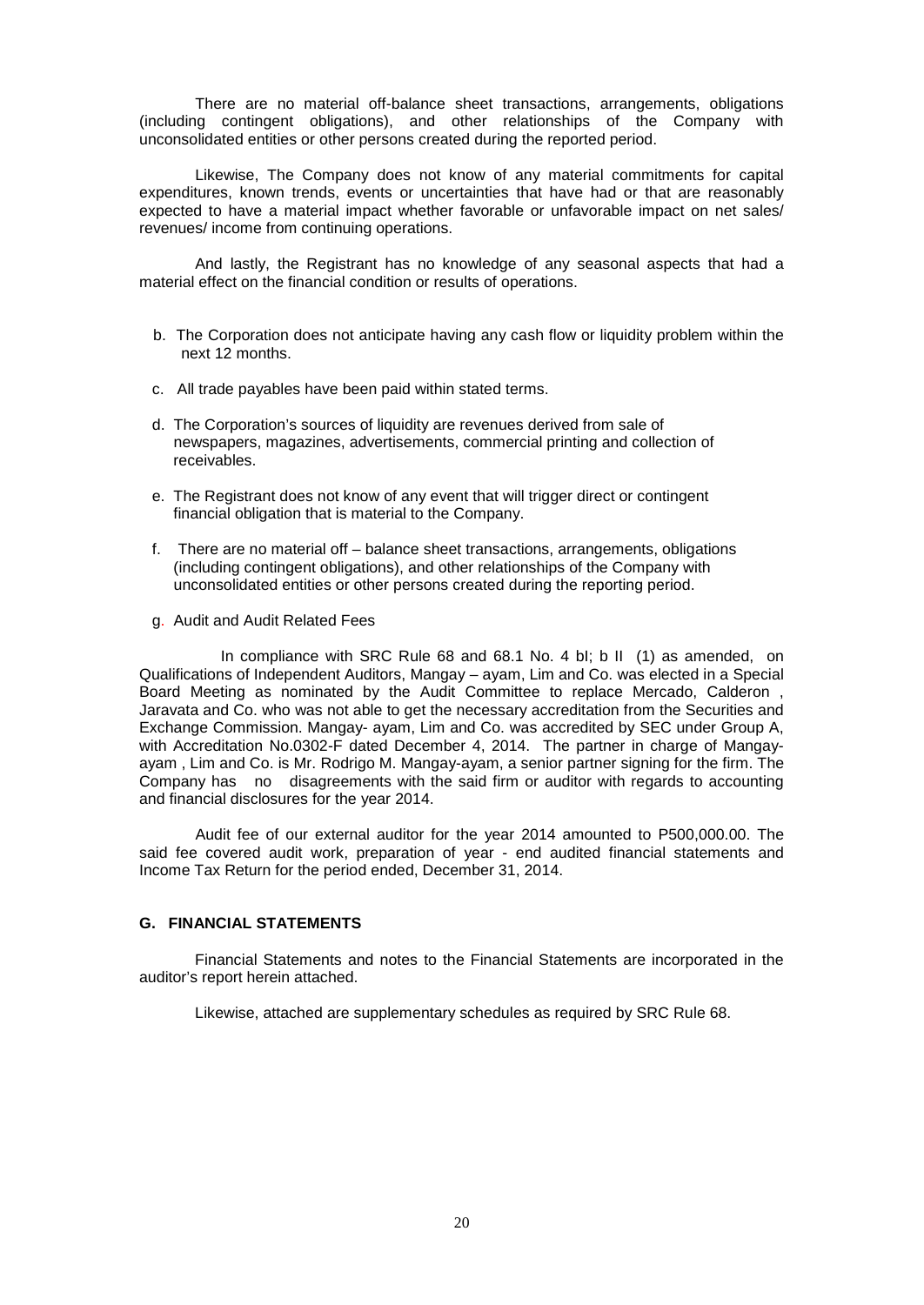# **H. DIRECTORS and EXECUTIVE OFFICERS**

# Directors and Executive Officers

The following are the incumbent directors and executive officers of the Registrant:

| <b>NAME / POSITION</b>                                                                                | <b>YEARS</b><br>ΟF<br><b>SERVICE</b> | <b>AGE</b> | <b>TERM OF</b><br><b>OFFICE</b> | <b>CITIZENSHIP</b> |
|-------------------------------------------------------------------------------------------------------|--------------------------------------|------------|---------------------------------|--------------------|
| Mr.Basilio C. Yap<br>Chairman of the Board                                                            | Less than<br>5 years                 | 65         | 2014 to present                 | <b>FILIPINO</b>    |
| Atty. Hermogenes P. Pobre<br>Vice Chairman / President                                                | More than<br>5 years                 | 84         | 2007 to present                 | <b>FILIPINO</b>    |
| Dr. Emilio C. Yap III<br>Vice Chairman/<br><b>Executive Vice President</b>                            | More than<br>5 years                 | 43         | 2002 to present                 | <b>FILIPINO</b>    |
| Chief Justice Hilario G. Davide, Jr.<br>Vice Chairman / Independent Director                          | Less than<br>5 years                 | 79         | 2011 to present                 | <b>FILIPINO</b>    |
| Secretary Alberto G. Romulo<br>Vice Chairman/ Independent Director                                    | Less than<br>5 years                 | 81         | 2011 to present                 | <b>FILIPINO</b>    |
| Dr. Esperanza I. Cabral<br><b>Independent Director</b>                                                | Less than<br>5 years                 | 71         | 2010 to present                 | <b>FILIPINO</b>    |
| Atty. Francis Y. Gaw<br>Director / Corporate Secretary                                                | Less than<br>5 years                 | 67         | 2014 to present                 | <b>FILIPINO</b>    |
| Mrs. Paciencia M. Pineda<br>Director/ Executive Vice President                                        | More than<br>5 years                 | 89         | 1988 to present                 | <b>FILIPINO</b>    |
| Dr. Enrique Y. Yap, Jr.<br><b>Director/ Vice President- Business</b><br><b>Development Department</b> | Less than<br>5 years                 | 40         | 2013 to present                 | <b>FILIPINO</b>    |
| Dr. Crispulo J. Icban, Jr.<br>Director / Editor - In - Chief                                          | More than<br>5 years                 | 79         | 2009 to present                 | <b>FILIPINO</b>    |
| Mrs. Aurora Capellan- Tan<br>Asst. Corporate Secretary/<br>Vice - President- Executive Office         | More than<br>5 years                 | 59         | 1984 to present                 | <b>FILIPINO</b>    |
| Mrs. Purificacion M. Cipriano<br><b>Asst. Corporate Secretary</b>                                     | More than<br>5 years                 | 79         | 1984 to present                 | <b>FILIPINO</b>    |
| Atty. Dylan I. Felicidario<br>Asst. Corporate Secretary/<br>Asst. Compliance Officer/ Legal Officer   | More than<br>5 years                 | 43         | 2002 to present                 | <b>FILIPINO</b>    |
| Atty. Fe B. Barin<br><b>Executive Vice President</b>                                                  | Less than<br>5 years                 | 81         | 2012 to present                 | <b>FILIPINO</b>    |
| Gen.Hermogenes C. Esperon, Jr. (Ret.)<br><b>Executive Vice President- Security</b><br>Department      | Less than<br>5 years                 | 63         | 2011 to present                 | <b>FILIPINO</b>    |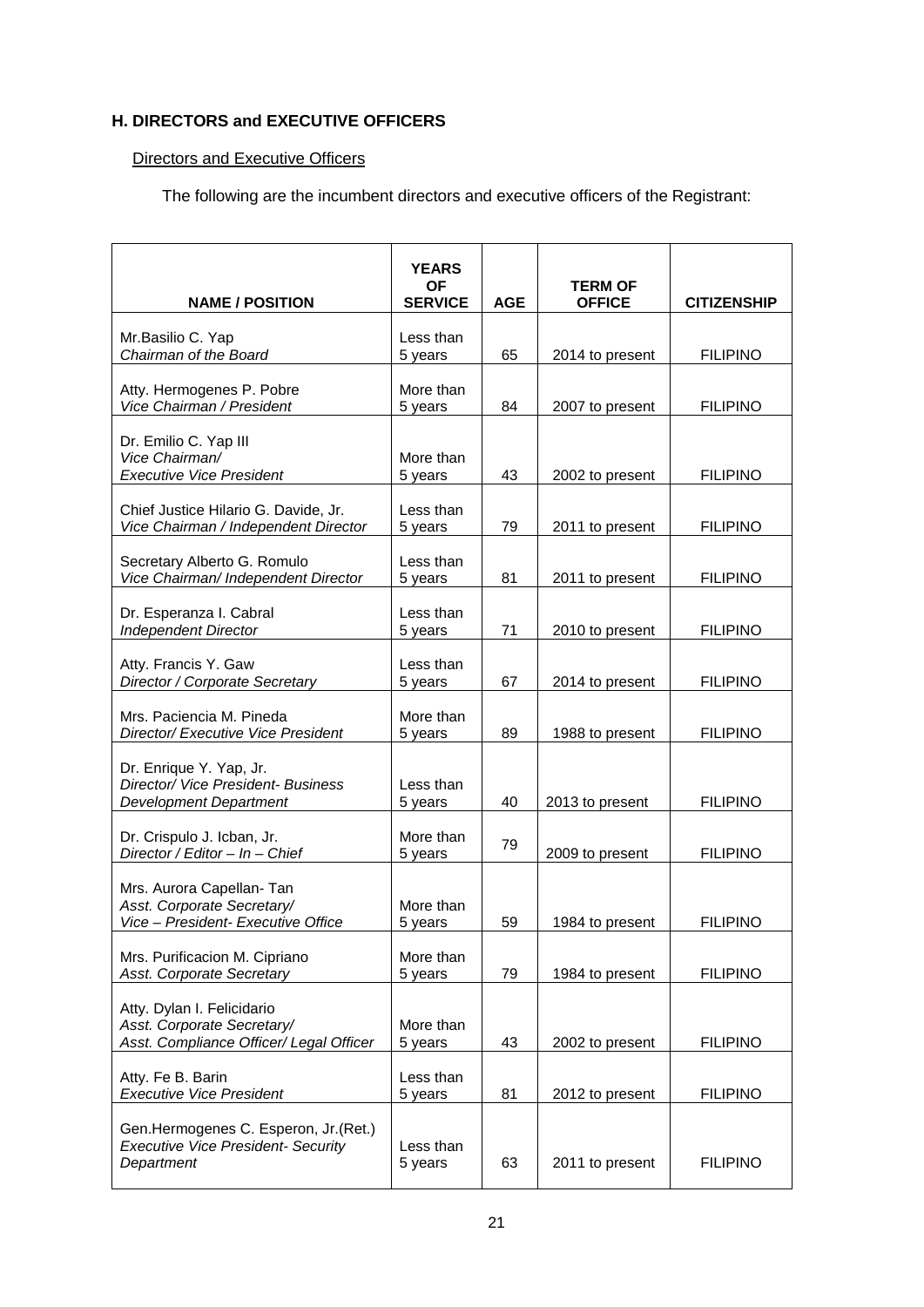|                                                             | <b>YEARS</b>         |            |                 |                    |
|-------------------------------------------------------------|----------------------|------------|-----------------|--------------------|
|                                                             | <b>OF</b>            |            | <b>TERM OF</b>  |                    |
| <b>NAME / POSITION</b>                                      | <b>SERVICE</b>       | <b>AGE</b> | <b>OFFICE</b>   | <b>CITIZENSHIP</b> |
| Mrs. Carmen S. Suva                                         | More than            |            |                 |                    |
| Vice President - Public Relations                           | 5 years              | 74         | 2006 to present | <b>FILIPINO</b>    |
|                                                             |                      |            |                 |                    |
| Mrs. Lyne A. Abanilla                                       | More than            |            |                 |                    |
| Vice President- Classified Ads                              | 5 years              | 60         | 1973 to present | <b>FILIPINO</b>    |
|                                                             |                      |            |                 |                    |
| Mr. Melito S. Salazar<br>Vice President- Advertising Dept./ | More than            |            |                 |                    |
| Compliance Officer                                          | 5 years              | 65         | 2006 to present | <b>FILIPINO</b>    |
|                                                             |                      |            |                 |                    |
| Mr. Dante M. Simangan                                       | More than            |            |                 |                    |
| Vice President- Circulation Dept.                           | 5 years              | 55         | 2005 to present | <b>FILIPINO</b>    |
| Mrs. Elizabeth T. Morales                                   |                      |            |                 |                    |
| Asst. Vice President - Finance/                             | More than            |            |                 |                    |
| Asst. Compliance Officer                                    | 5 years              | 53         | 1988 to present | <b>FILIPINO</b>    |
|                                                             |                      |            |                 |                    |
| Mr. Johnny L. Lugay                                         |                      |            |                 |                    |
| Asst. Vice President- Information &                         | More than            | 47         |                 |                    |
| <b>Communications Technology</b>                            | 5 years              |            | 1990 to present | <b>FILIPINO</b>    |
| Mr. Alvin P. Mendigoria                                     | More than            |            |                 |                    |
| Asst. Vice President- Engineering Dept.                     | 5 years              | 48         | 1993 to present | <b>FILIPINO</b>    |
|                                                             |                      |            |                 |                    |
| Mr. Geronimo S. Montalban                                   | More than            |            |                 |                    |
| Asst. Vice President- Classified Ads                        | 5 years              | 56         | 1987 to present | <b>FILIPINO</b>    |
| Mrs. Katherene S. Chua                                      |                      |            |                 |                    |
| Asst. Vice President-                                       | Less than            |            |                 |                    |
| Display Ads                                                 | 5 years              | 38         | 2010 to present | <b>FILIPINO</b>    |
|                                                             |                      |            |                 |                    |
| Mr. Martin V. Isidro, Jr.<br>Asst. Vice President-          |                      |            |                 |                    |
| <b>Product Distribution</b>                                 | Less than<br>5 years | 51         | 2010 to present | <b>FILIPINO</b>    |
|                                                             |                      |            |                 |                    |
| Mr. Ramon C. Ting                                           |                      |            |                 |                    |
| Asst. Vice President-                                       | More than            |            |                 |                    |
| Metro Manila Branches                                       | 5 years              | 60         | 1978 to present | <b>FILIPINO</b>    |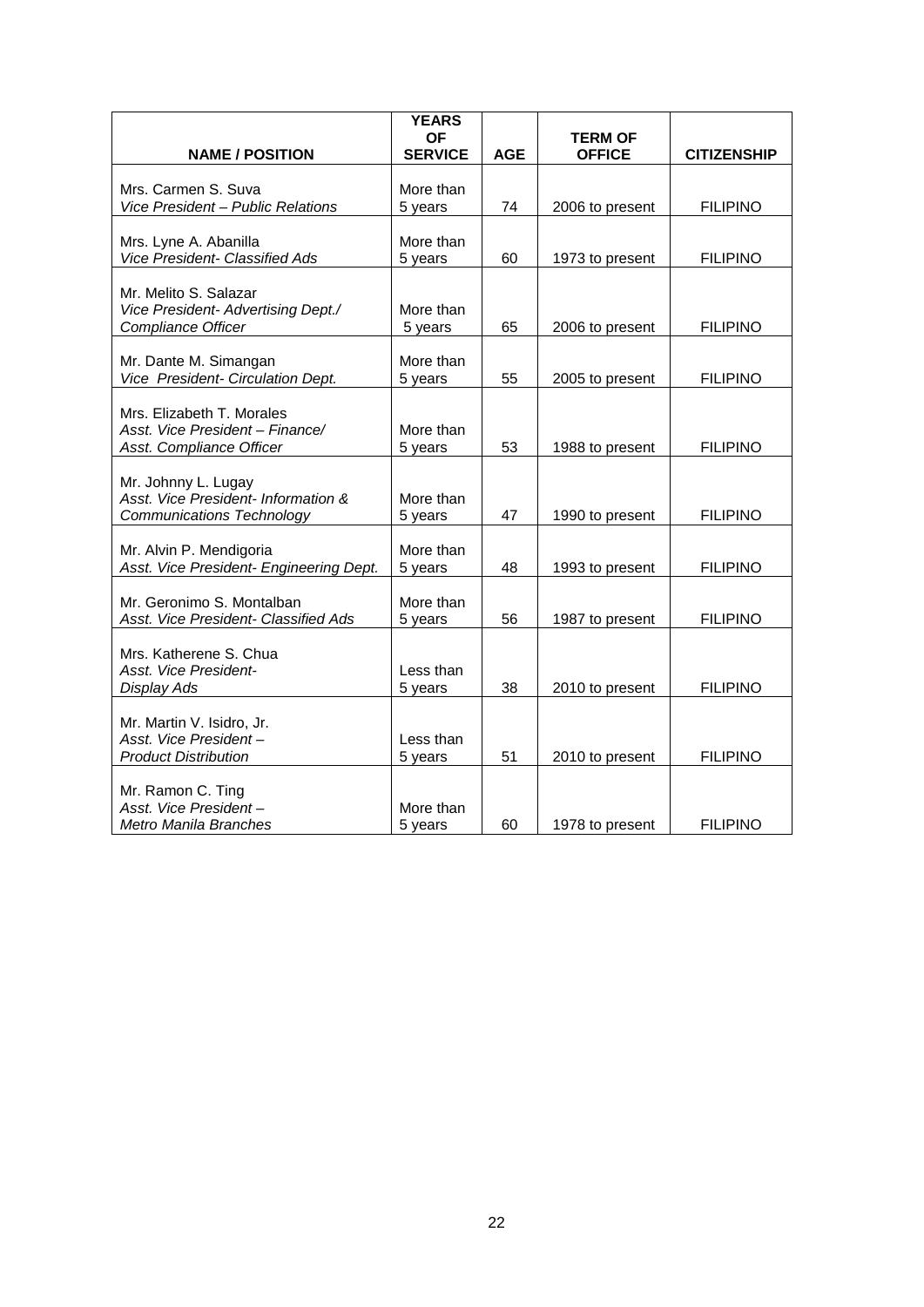#### BASILIO C. YAP Chairman of the Board

 Mr. Basilio C. Yap, Filipino, 65, is the Chairman of the Board of Manila Bulletin Publishing Corporation. He graduated from De La Salle University in 1972 with the degree of Bachelor of Science in Commerce major in Accounting, Cum Laude. He is a Certified Public Accountant and earned the degree of Masters in Business Management from Asian Institute of Management in 1977. He worked in Bank of America as an Assistant Vice President up to 1985. He is currently the Chairman of the Board and President of U.S. Automotive Co., Inc., USAUTOCO, Inc., Philtrust Realty Corporation, Manila Prince Hotel, Cocusphil Development Corporation, U.N. Properties Development Corporation and Seebreeze Enterprises, Inc. Also, Mr. Yap is concurrently the Chairman of the Board of Centro Escolar University, Vice Chairman of Philtrust Bank, Director of Manila Hotel Corporation and Euro - Med Laboratories Philippines, Inc.

# EMILIO C. YAP III

#### Vice Chairman/ Executive Vice President

 Dr. Emilio C. Yap III, Filipino, 43, is Vice Chairman of the Board and Executive Vice President of Manila Bulletin Publishing Corporation. He graduated from De La Salle University in 1994 with a degree of Bachelor of Science in Accountancy. He was conferred with the Degree of Doctor of Philosophy in Journalism, Honoris Causa by Angeles University Foundation on May 1, 2009 and the degree of Doctor of Business Administration , Honoris Causa by Pamantasan ng Lungsod ng Maynila on April 16, 2012. He was awarded Outstanding Manilan last June 24, 2011. At present, Dr. Yap is the Vice Chairman of Manila Hotel Corporation and Philtrust Bank, Director of Centro Escolar University, Euro- Med Laboratories Phil., Inc. and Cocusphil Development Corporation. Likewise, he is the Chairman of the Board of Manila Prime Land Holdings, Inc., Director and Vice President of U.S. Automotive Co., Inc., Director, Assistant Treasurer and Assistant Corporate Secretary of Usautoco Inc. and Director and Vice President of Philtrust Realty Corporation.

HERMOGENES P. POBRE Vice Chairman/ President

 Atty. Hermogenes P. Pobre, Filipino, 84, is Vice Chairman and President of Manila Bulletin Publishing Corporation. He joined the Company on February 1, 2007 as Publisher and on July 9, 2009 was elected Vice Chairman and President of Manila Bulletin. He is a Certified Public Accountant and a Lawyer. Atty. Pobre served as Assistant Secretary of the Department of Justice, Chairman of the Board of Accountancy and Chairman of the Professional Regulation Commission. He had received several commendation and recognition awards including Presidential Commendation Award for his exemplary service as Chairman of the Professional Regulation Commission, Hall of Fame awardee of the Philippine Institute of Certified Public Accountants and the Government Association of Certified Public Accountants. He was a multi- awarded leader and public servant and was named Ulirang Ama in Government Service in 1999. He authored "Government accounting - a Self - Instructional Approach" and "Vision and Mission for Professional Excellence", a collection of writings on the reforms in professional regulation, education and governance.

### HILARIO G. DAVIDE, JR. Vice Chairman/ Independent Director

 Former Supreme Court Chief Justice Hilario G. Davide, Jr., Filipino, 79, was elected as Vice Chairman and Independent Director of Manila Bulletin Publishing Corporation on March 31, 2011. He was the 20<sup>th</sup> Supreme Court Chief Justice of the Philippines and Head of the Judicial Branch of the government from November, 1988 to December, 2005 and former Philippine Permanent Representative to the United Nations in New York from February 2007 to March 2010. Former Chief Justice Davide is concurrently Chairman of the Board of Trustees of the Knights of Columbus, Fraternal Association of the Philippines and a member of the Council of Elders of the Knights of Rizal.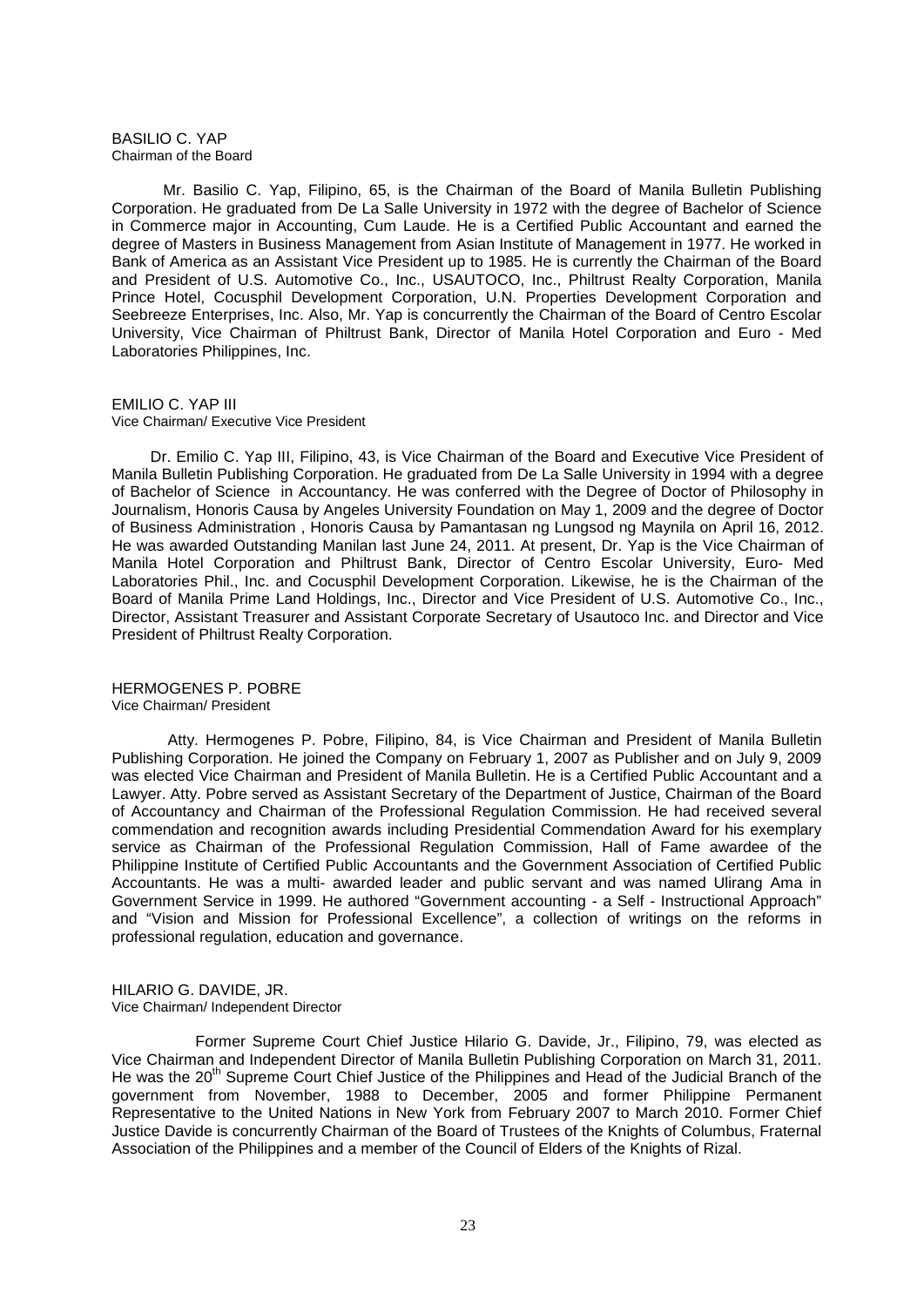# ALBERTO G. ROMULO

Vice Chairman / Independent Director

 Former Secretary Alberto G. Romulo, Filipino, 81, was elected as Vice Chairman and Independent Director of Manila Bulletin Publishing Corporation on July 14, 2011. He was the Minister of Budget of President Corazon Aquino, elected Senator from 1987 to 1998, during which time he served as Majority Leader for 5 years. Likewise, he became Finance Secretary in 2001 and was later appointed by President Gloria Macapagal- Arroyo as Executive Secretary and in 2004 as Foreign Affairs Secretary until 2011 under President Benigno C. Aquino III. He served as Chairman of the Association of Southeast Asian Nations or ASEAN in 2007.

#### FRANCIS Y. GAW Director/ Corporate Secretary

 Atty. Francis Y. Gaw, 67, graduated from Universiy of Santo Tomas with the degree of BS in Commerce major in Accounting in 1967 and became a CPA in the same year. He earned his degree of Bachelor of Laws, salutatorian from the Ateneo de Manila University in 1972, placed 5<sup>th</sup> in the Bar Exam. He had his MBA ( with thesis) at International Academy of Management and Economics in 2009 and Ph.D. ( with dissertation) in 2011. Atty. Gaw was a former Director of Bank of Communications and Filipinas Manufacturers' Bank . at present, he is the Chairman and President of Goldclass, Inc. and Royal Bay Terrace Condominium Association, Inc.; Director of Manila Hotel Corporation, Euro-Med Laboratories, Philippines, Inc.; U>N> Properties Development Co., Inc. He is the principal/ sole practitioner of Gaw Law Office.

#### PACIENCIA M. PINEDA Director/ Executive Vice President – Finance / Treasurer

 Mrs. Paciencia M. Pineda, Filipino, 89, is a Director, Executive Vice President – Finance Department and Treasurer of Manila Bulletin Publishing Corporation. She graduated from University of the Philippines with a degree of Bachelor of Science in Business Administration, major in Accounting and is a CPA. She has been a banker for over 37 years and occupied the position of Senior Vice President before her transfer to Manila Bulletin Publishing Corporation in 1988.

 At the bank, she was granted a special fellowship to observe operations in the correspondent banks in the United States and Europe. She has held positions of director, Treasurer and Chairperson of the Board of the Advertising Board of the Philippines for over 10 years and President of Print Media Organization (PRIMO) and United Print Media Group (UPMG) for 14 years. At present, she is Chairman Emeritus of United Print Media Group (UPMG) and member of the Board of Trustees of the Advertising Foundation of the Philippines.

## ESPERA NZA I. CABRAL Independent Director

 Dr. Esperanza I. Cabral, Filipino, 71, was elected as an Independent Director of Manila Bulletin Publishing Corporation on July 8, 2010. She is a cardiologist and clinical pharmacologist. She served both as a Director of the Philippine Heart Center and Chief of Cardiology of Asian Hospital and Medical Center. She was the Secretary of the Department of Health from January to June 30, 2010. Before her appointment as Secretary of Health, she was the Secretary of the Department of Social Welfare and Development.

## CRISPULO J. ICBAN JR. Director / Editor - in- Chief

 Dr. Crispulo J. Icban Jr., Filipino, 79, is a Director and at present, the Editor- In – Chief of Manila Bulletin Publishing Corporation. He served as the Press Secretary of President Gloria Macapagal Arroyo from January 21, 2010 to May 31, 2010. Prior to his appointment as Press Secretary, Dr. Icban was then the Editor – in – Chief of Manila Bulletin. He graduated from the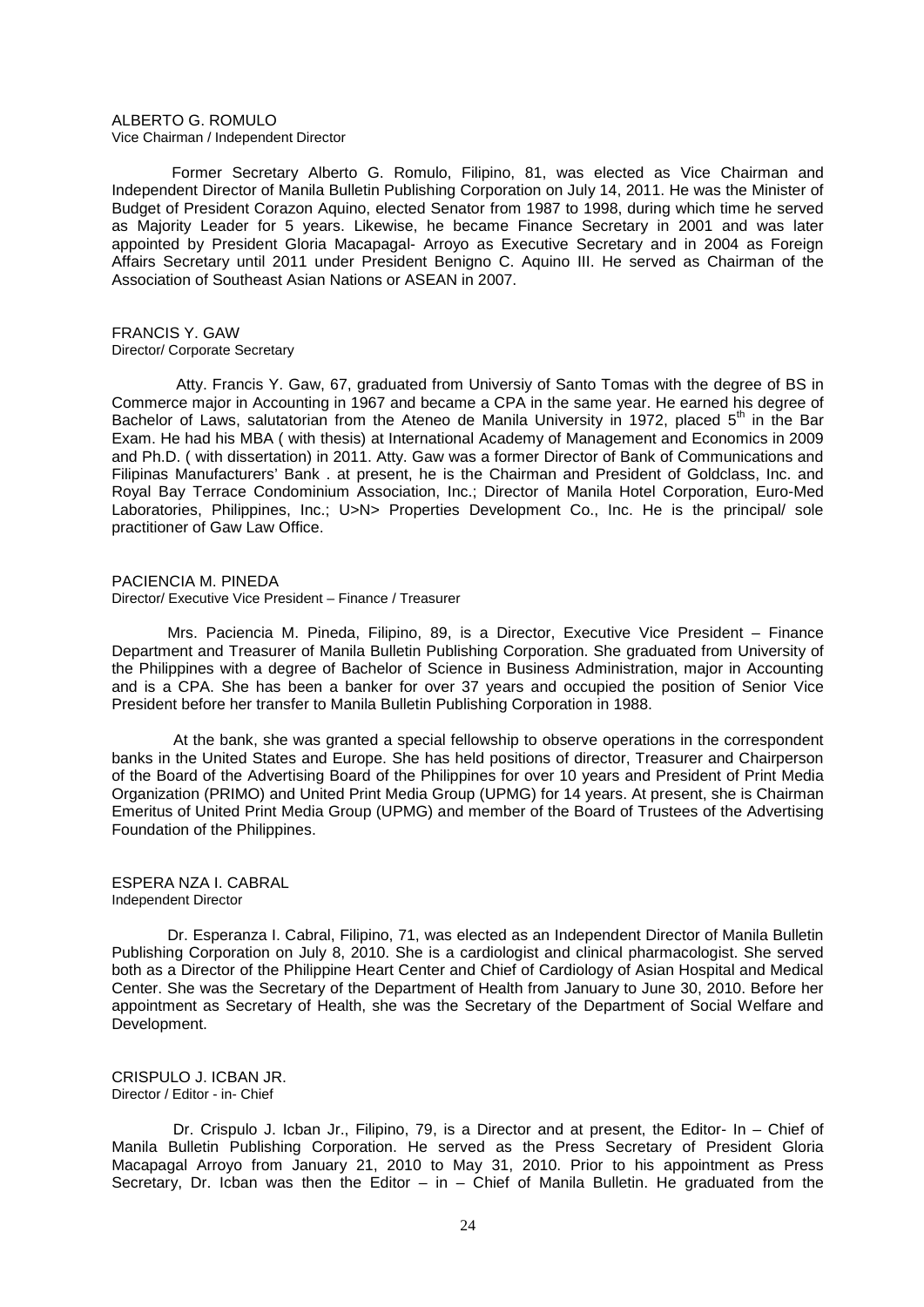University of the Philippines with a Bachelor of Arts in English, magna cum laude and master's degree in journalism, under Fulbright and Smith Mundt Grant, at Syracuse University in New York. He was one of 12 American and 6 international newsmen in the annual Nieman Fellowship program at Harvard University in Massachusetts. Dr. Icban has received numerous awards in over half a century of service as journalist. He was named Outstanding Kapampangan by the Pampanga Provincial Government, 1988; and Distinguished Tarlaquenos by the Tarlac Provincial Government, 2003. He was conferred a Doctor of Philosophy degree in Management, honoris causa, by the Pampanga Agricultural College on April 12, 2006.

ENRIQUE Y. YAP JR. Director / Vice President

 Dr. Enrique Y. Yap, Jr., Filipino, 40, is a Director and Vice President of the Business Development Department of Manila Bulletin. Likewise, he is currently the Executive Vice President and Director of Manila Hotel. He is one of the recipient of Ten Outstanding Manilans conferred by the Hon. Alfredo S. Lim (Former Mayor of the City of Manila) and is likewise a member of the Rotary Club of Manila. He holds a Doctorate degree in Business Administration (Honoris Causa) from the Polytechnic University of the Philippines, and studied at Cornell- Nanyang Technological University in Singapore and De La Salle University in Manila.

#### AURORA CAPELLAN TAN

Assistant Corporate Secretary/ Vice President / Assistant Treasurer

 Mrs. Aurora Capellan Tan, Filipino, 59, is the Assistant Corporate Secretary, Vice President and Assistant Treasurer of Manila Bulletin Publishing Corporation. She studied at the University Of Santo Tomas College Of Law for her degree of Bachelor of Laws, and Bachelor of Science in Psychology.

#### PURIFICACION M. CIPRIANO Assistant Corporate Secretary

 Mrs. Purificacion M. Cipriano, Filipino, 79, is one of the Assistant Corporate Secretaries of the Company for more than five years. She graduated with a degree of Bachelor of Science in Commerce major in Accounting from the University of the East. She is a Certified Public Accountant.

#### DYLAN I. FELICIDARIO

Corporate Secretary/ Assistant Compliance Officer

 Atty. Dylan I. Felicidario, Filipino, 43, is a Lawyer-CPA by profession. He is the Assistant Corporate Secretary, Assistant Compliance Officer and Legal Counsel of the Manila Bulletin Publishing Corporation. He earned his Bachelors Degree in Law at the Saint Louis University in Baguio City where he graduated Cum Laude in March 1997. He obtained his Bachelors Degree in Commerce - Major in Accounting at Laguna College, San Pablo City, where he graduated Magna Cum Laude in March, 1992. Before joining Manila Bulletin, he served as a Lawyer of Philippine Trust Company (Philtrust Bank) from 2000 to 2002; as an Associate Lawyer of Cases & Associates Law Offices from 1998 to 1999; and as a college instructor of Business Law and Taxation at Laguna College, San Pablo City from 1997 to 1998.

# FF B. BARIN

Executive Vice President

Atty. Fe B. Barin, Filipino, 81, is the Executive Vice President of the Company. She served as the Chairperson of the Securities and Exchange Commission and as a member of the Anti- Money Laundering Council from Sept. 1, 2004 to May 4, 2011. She was an ex-officio Chairperson of the Central Credit Information Corporation from 2009 to May, 2011. Prior to her appointment to the SEC she served a member of the Monetary Board of the Bangko Sentral ng Pilipinas (BSP) from October 1, 2002 to August 31, 2004. She also served as the first Chairperson of the Energy Regulatory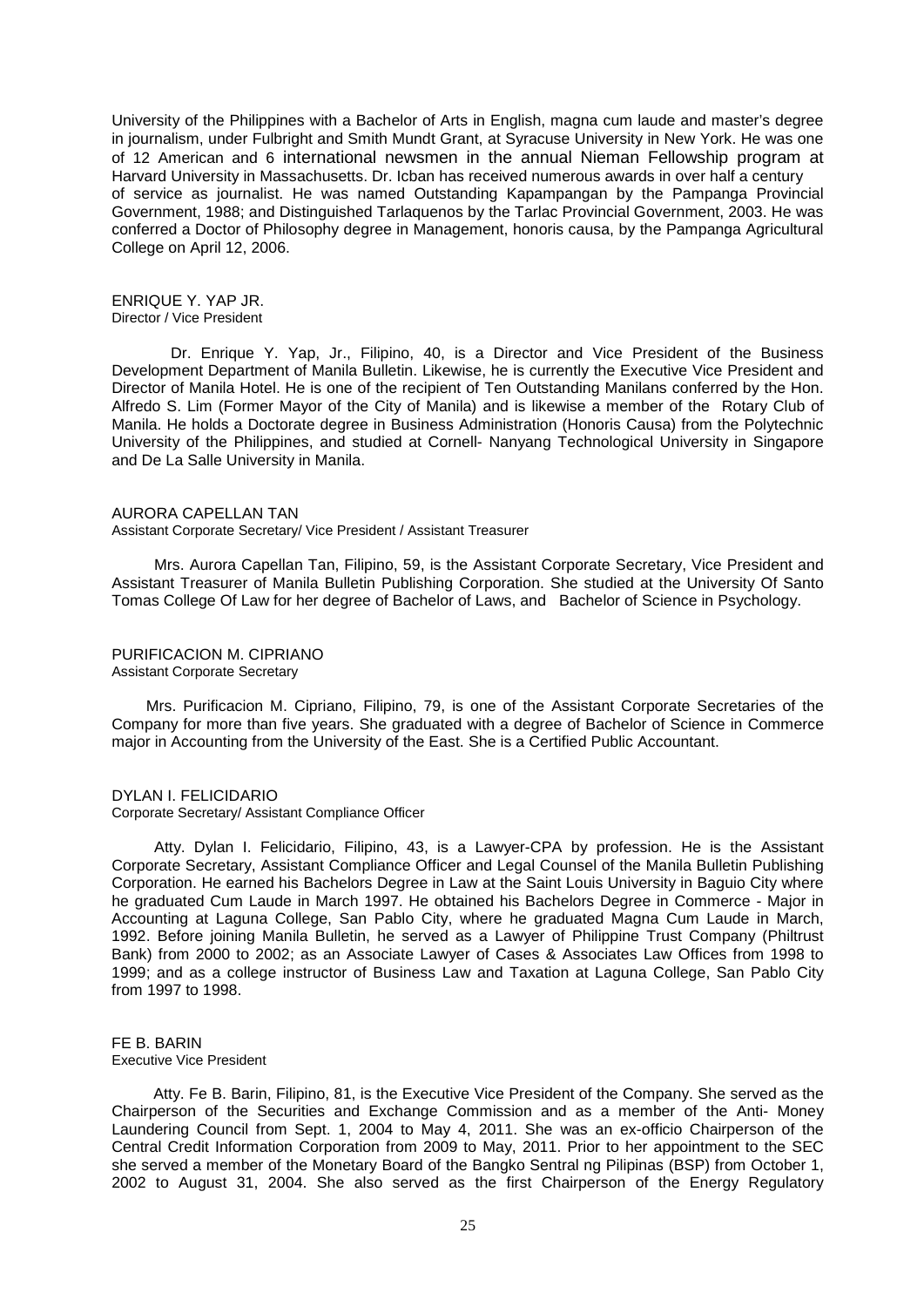Commission in August, 2001 until September, 2002. She holds a Bachelor of Laws degree from the University of the Philippines, a member of the Philippine Bar and the Integrated Bar of the Philippines, Women Lawyers' Circle (WILOCI) and the Women Lawyers' Association of the Philippines (WLAP). Presently, she is a member of the Board of Trustees and the Institute of Corporate Directors.

HERMOGENES C.ESPERON, JR. Executive Vice President

General Hermogenes C. Esperon Jr., Filipino, 63, a retired general and a former Chief of Staff of the Armed Forces of the Philippines is the Executive Vice President- Security Department of the Registrant. He graduated from the Philippine Military Academy in 1974. After retiring from AFP and before joining Manila Bulletin, he was appointed by former President Gloria Macapagal Arroyo as the Presidential Adviser on Peace Process and later on as Cabinet Secretary, Presidential Management Staff (PMS).

CARMEN S. SUVA Vice President

 Mrs. Carmen S. Suva, Filipino, 74, is the Vice President- Public Relations of Manila Bulletin Publishing Corporation. She served as a career person in government service (Malacañang) from 1962 to 2004 under six Presidents and under 20 Press Secretaries. She retired as Undersecretary for Media Relations, Office of the Press Secretary, Malacañang, in 2004. She received a Loyalty Award from the Civil Service Commission in 1973, Outstanding Employee of the Department of Public Information in 1980 and Outstanding Woman employee of the Office of the Press Secretary, Malacañang in 1989. She is the granddaughter of Epifanio delos Santos, a Filipino patriot, scholar and historian for whom the 54 kilometer avenue popularly referred to as EDSA was named.

MELITO S. SALAZAR JR. Vice President

 Mr. Melito S. Salazar Jr., Filipino, 65, is the Vice President for Advertising of Manila Bulletin Publishing Corporation. He served as Associate Professor of the College of Business Administration, Director of the Institute of Small- Scale Industries and the Resource Generation Staff of the University of the Philippines, Undersecretary of Trade and Industry for Investments of the Department of Trade and Industry; Managing Head and Vice Chairman of Board of Investments and Member of the Monetary Board of the Bangko Sentral ng Pilipinas. In the private sector, Mr. Salazar is the President of the Chamber of Commerce of the Philippines Foundation, Inc.; Chairman of the Financial Executives Institute of the Philippines ( FINEX ) Foundation and Adjutant- General of Vanguard, Inc. He was previously President of FINEX, the UPMBA Society, Inc. and the Small Enterprises Research and Development Foundation Inc.( SERDEF ). He is a Past District Governor of Rotary International District 3780, Quezon City. He graduated with a BSBA and MBA degrees from the University of the Philippines and attended executive training programs in the Massachusetts Institute of Technology Sloan School of Management, the Harvard Business School, the New York Institute of Finance, and the Studienzentrum Gerzensee in Switzerland. He is the first Filipino to receive the Special Honor Award from the World Association of Small and Medium Enterprises ( WASME ).

LYNE A. ABANILLA Vice President

 Mrs. Lyne A. Abanilla, Filipino, 60, is the Vice President for Classified Ads of Manila Bulletin Publishing Corporation for more than 5 years. She has been with the Company for 37 years. She was awarded "Most Outstanding Rotary Club President" by Rotary International District 3810 for the year 1999 to 2000. She was the President of Rotary Club of Intramuros – Manila from 1999-2000 and President of Rotary Club of Intramuros Foundation from 2002 – 2003. She became Rotary District Governor in 2006 – 2007 and is now Rotary's South Pacific Area Coordinator on Public Image.

DANTE M. SIMANGAN Vice President

Mr. Dante M. Simangan, Filipino, 55, is Vice – President- Circulation Department of the Registrant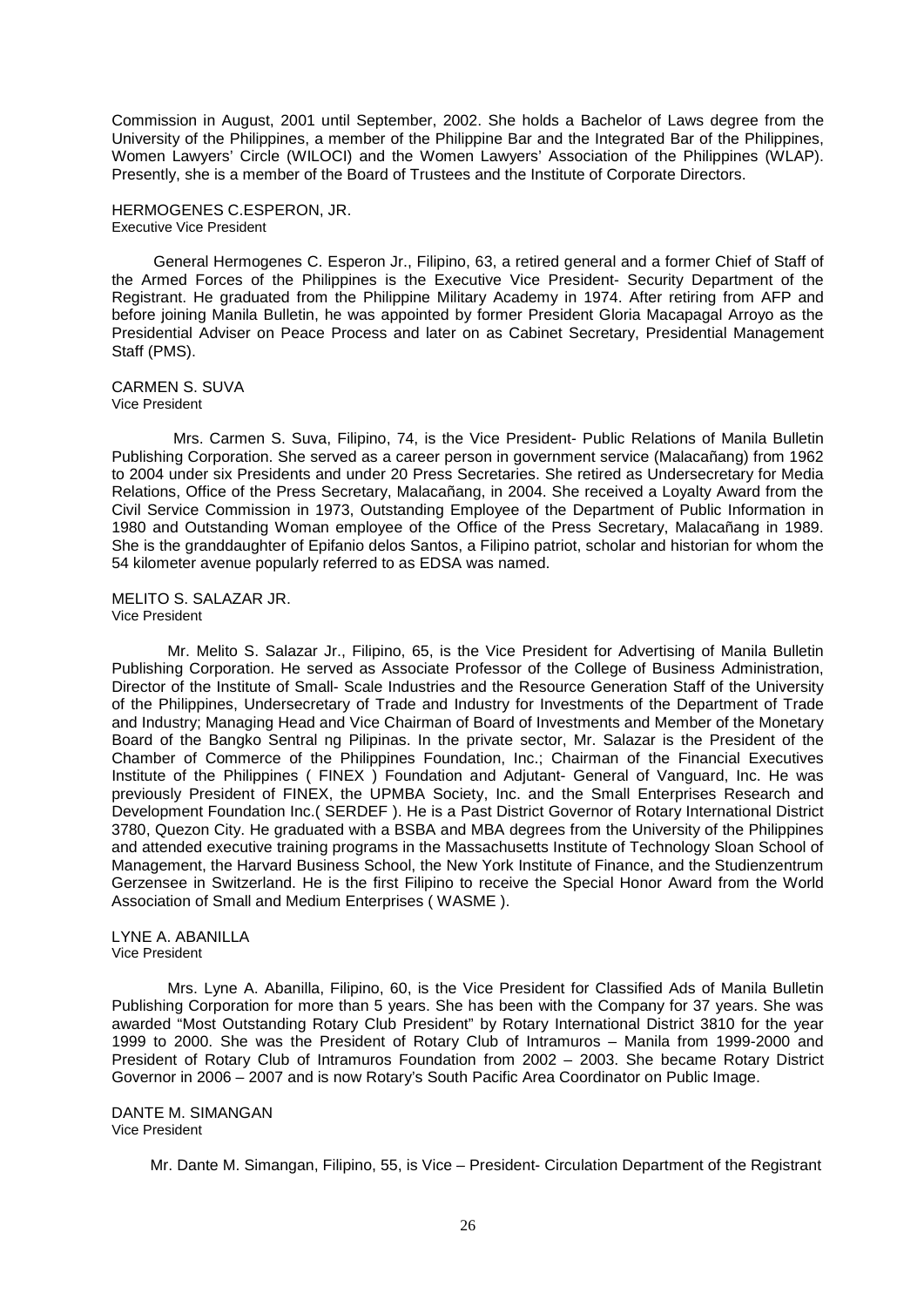effective June 10, 2014. Prior to his appointment as VP, he was Asst.- Vice President for Provincial Branches of Manila Bulletin. He joined the Company in 2005. He graduated with a degree of AB – Political Science from Mindanao State University in 1980.

ELIZABETH T. MORALES Assistant Vice President

 Mrs. Elizabeth T. Morales, Filipino, 53, is the Assistant Vice President - Finance / Chief Accountant and Assistant Compliance Officer of the Company. Before her appointment as Assistant Vice President, she served as the Assistant Treasurer of the Registrant. Prior to joining Manila Bulletin Publishing Corporation, she worked with Carlos J. Valdes & Co., as an auditor and with Abenson, Inc., as an Accounting Manager. She graduated with a degree of Bachelor of Science in Commerce major in Accounting from Far Eastern University in 1979 and took her MBA units at Ateneo Graduate School of Business in 1989. She passed the CPA board exam in 1980.

JOHHNY L. LUGAY Assistant Vice President

 Mr. Johnny L. Lugay, Filipino, 47, is the Assistant Vice President- Information and Communications Technology Department of the Company. He graduated from the University of Santo Tomas with a degree of Bachelor of Science in Mathematics major in Computer Science in 1990.

ALVIN P. MENDIGORIA Assistant Vice President

 Mr. Alvin P. Mendigoria, Filipino, 48, is the Assistant Vice President - Engineering Department of the Registrant. He graduated with a degree of Bachelor of Science In Mechanical Engineering from Adamson University. He passed the Mechanical Board Exam in 1989 and joined the Company in 1993.

#### GERONIMO S. MONTALBAN Assistant Vice President

 Mr. Geronimo S. Montalban, Filipino, 56, is the Assistant Vice President – Classified Advertising of Manila Bulletin. He graduated with a degree of Bachelor of Arts in Management from the University of the East. He joined the Company in 1987.

#### KATHERENE S. CHUA Assistant Vice President

 Mrs. Katherene S. Chua, Filipino, 38, is the Assistant Vice President – Display Advertising of Manila Bulletin. She joined the Company on July 1, 2010. She graduated from the University of Sto. Tomas, College of Fine Arts, major in Advertising.

MARTIN V. ISIDRO, JR Assistant Vice President

 Mr. Martin V. Isidro, Jr., Filipino, 51, is the Assistant Vice President-Production Distribution of the Registrant. He graduated from Letran College with a degree of Bachelor of Science in Commerce in 1985.

RAMON C. TING Assistant Vice President

 Mr. Ramon C. Ting, Filipino, 60, is the Assistant Vice President – Metro Manila Branches of the Company. He joined the Company in 1978. He graduated with a degree of Bachelor of Science in Commerce, major in Management from the Far Eastern University in 1976.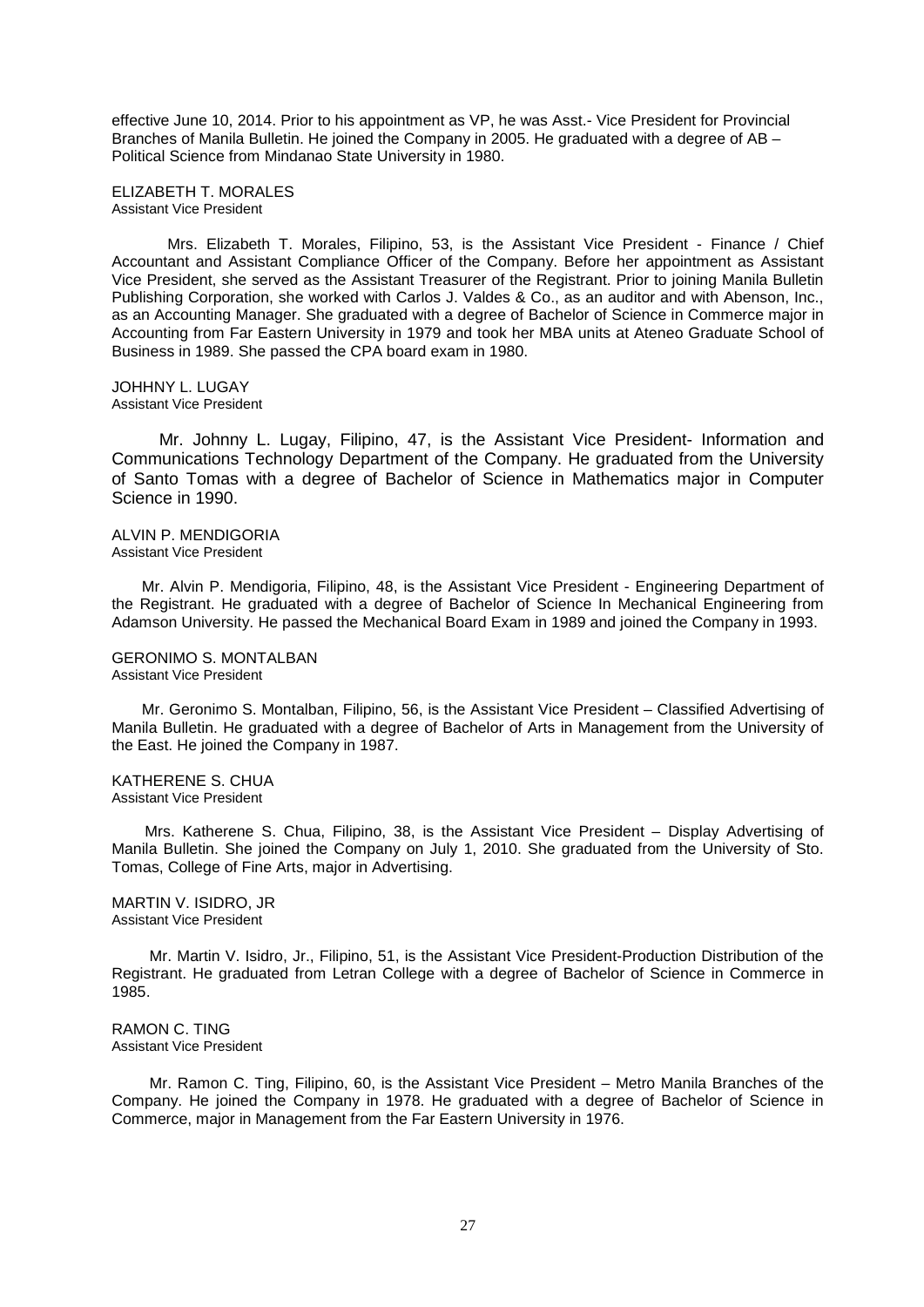## 2. Significant Employee

 There is no person who is not an executive officer who is expected to make a significant contribution to the business of the Corporation.

## 3. Family Relationship

 Mr. Basilio C. Yap , the Chairman of the Board is the uncle of Dr. Emilio C. Yap III, Vice Chairman and Executive Vice President of the Registrant and Dr. Enrique Y. Yap Jr., Director and Vice President of Manila Bulletin Publishing Corporation. Atty. Francis Y. Gaw, Director and Corporate Secretary is the brother in – law of Chairman Basilio C. Yap.

## 4. Involvement in Certain Legal Proceedings

 The Registrant has no knowledge of any material pending legal proceedings to which any of the directors and executive officers of the Registrant is a party or of which any of their property is the subject. Likewise, the Company has no knowledge of any pending legal proceedings against any nominee or director or executive officer such as follows:

- a. There is no bankruptcy petition filed by or against any business of which any of our directors or executive officer is subject.
- b. None of our directors or executive officers is convicted by final judgment in a criminal proceeding.
- c. None of our directors or executives is a subject of judgment or decree permanently or temporarily limiting or suspending their involvement in any type of business, securities, and commodities or banking activities.
- d. None of our directors or executive officers has been found to have violated a securities or commodities law or regulation and the judgment has not been reversed, suspended or vacated.

| NAME/<br><b>PRINCIPAL POSITION</b>                                                                     | <b>YEAR</b> | <b>SALARY</b> | <b>BONUS</b> | <b>OTHER ANNUAL</b><br><b>COMPENSATIO/</b><br><b>DIRECTORS' FEE</b> |
|--------------------------------------------------------------------------------------------------------|-------------|---------------|--------------|---------------------------------------------------------------------|
| Atty. Hermogenes P. Pobre<br>Vice Chairman of the Board/ President                                     |             |               |              |                                                                     |
| Dr. Emilio C. Yap III<br>Vice Chairman/Executive Vice President                                        |             |               |              |                                                                     |
| Mrs. Paciencia M. Pineda<br>Director/Executive Vice President-<br><b>Finance Department/ Treasurer</b> |             |               |              |                                                                     |
| Gen. Hermogenes C. Esperon, Jr. (Ret)<br>Executive Vice President- SecurityDept.                       |             |               |              |                                                                     |
| Atty. Fe B. Barin<br><b>Executive Vice President</b>                                                   |             |               |              |                                                                     |
| Dr. Enrique Y.Yap, Jr.<br>Director/ Vice President- Business<br><b>Development Department</b>          |             |               |              |                                                                     |

## **II. EXECUTIVE COMPENSATION**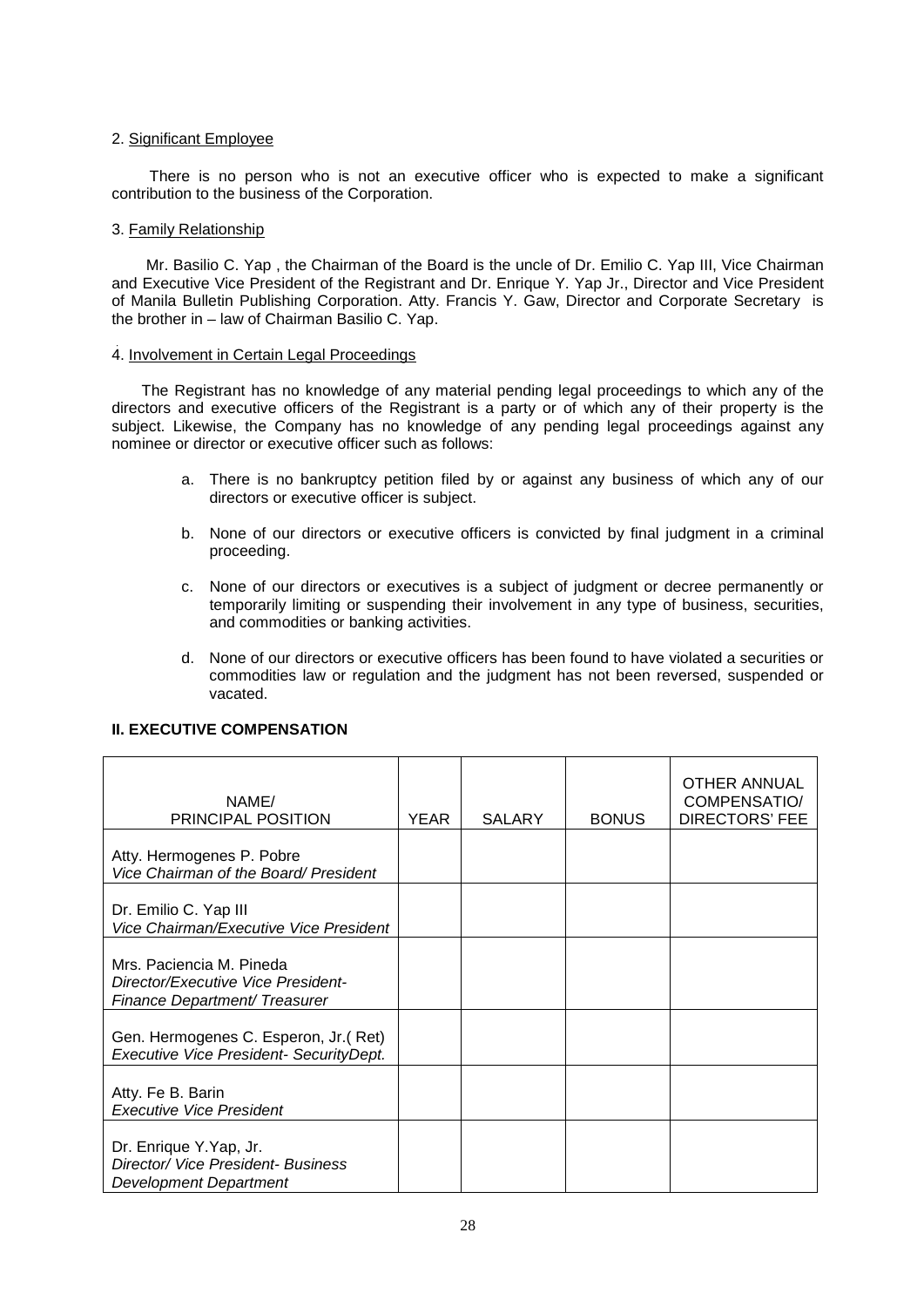| NAME/<br>PRINCIPAL POSITION                                                                                      | YEAR                    | <b>SALARY</b>                          | <b>BONUS</b>                           | <b>OTHER ANNUAL</b><br><b>COMPENSATION/</b><br><b>DIRECTORS' FEE</b> |
|------------------------------------------------------------------------------------------------------------------|-------------------------|----------------------------------------|----------------------------------------|----------------------------------------------------------------------|
| Mrs. Aurora Capellan - Tan<br>Vice President- Executive Office/<br>Asst. Treasurer/ Asst. Corporate<br>Secretary |                         |                                        |                                        |                                                                      |
| Mrs. Carmen S. Suva<br><b>Vice President- Public Relations</b>                                                   |                         |                                        |                                        |                                                                      |
| Mr. Melito S. Salazar<br>Vice President- Advertising Dept.                                                       |                         |                                        |                                        |                                                                      |
| Mrs. Lyne A. Abanilla<br>Vice President- Classified<br>Advertising                                               |                         |                                        |                                        |                                                                      |
| Mr. Dante M. Simangan<br>Vice President- Circulation Dept.                                                       |                         |                                        |                                        |                                                                      |
| Mrs. Elizabeth T. Morales<br>Asst. Vice President- Finance/<br>Asst. Compliance Officer                          |                         |                                        |                                        |                                                                      |
| Mr. Johnny L. Lugay<br>Asst. Vice President- Information &<br><b>Communications Technology</b>                   |                         |                                        |                                        |                                                                      |
| Mr. Alvin P. Mendigoria<br>Asst. Vice President - Engineering<br>Department                                      |                         |                                        |                                        |                                                                      |
| Mr. Geronimo S. Montalban<br>Asst. Vice President - Classified<br>Advertising                                    |                         |                                        |                                        |                                                                      |
| Mrs. Katherene S. Chua<br>Asst. Vice President-<br><b>Display Advertising</b>                                    |                         |                                        |                                        |                                                                      |
| Mr. Martin V. Isidro, Jr.<br>Asst. Vice President-<br><b>Product Distribution Department</b>                     |                         |                                        |                                        |                                                                      |
| Mr. Ramon C. Ting<br>Asst. Vice President-<br><b>Metro Manila Branches</b>                                       |                         |                                        |                                        |                                                                      |
| All above named directors &<br>officers as a group                                                               | 2015***<br>2014<br>2013 | 14,481,924<br>13,549,383<br>11,806,254 | 6,276,186<br>9,094,842<br>6,478,441    | 1,315,841<br>2.558,043<br>3,478,643                                  |
| All other officers & directors as a<br>group unnamed                                                             | 2015***<br>2014<br>2013 | 50,245,962<br>48,221,133<br>38,931,702 | 24,083,989<br>31,380,963<br>34,517,745 | 2,986,496<br>1,961,609<br>7,741,016                                  |

\*\*\* *Estimated Compensation*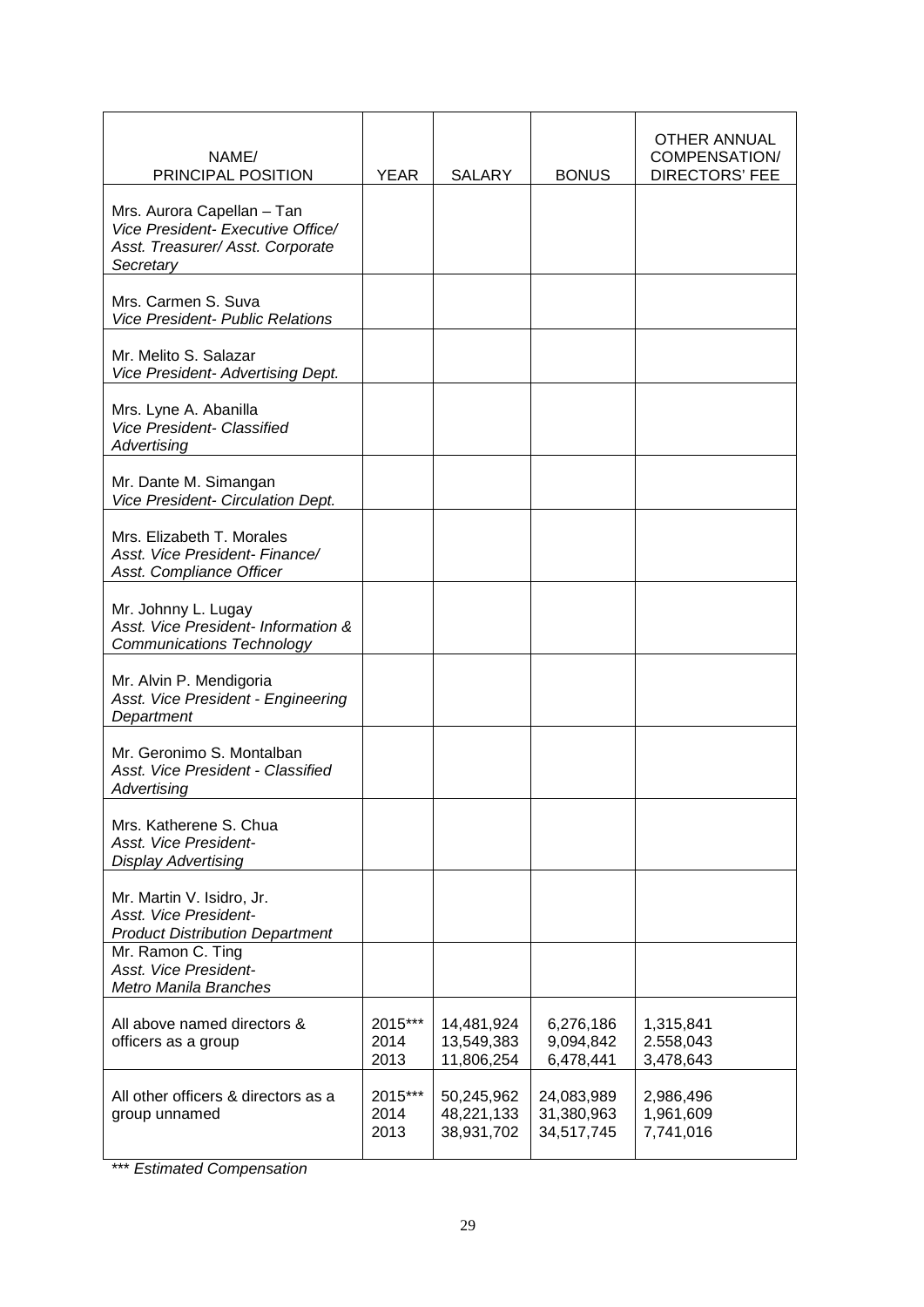Compensation of the directors stipulated in the By Laws of The Corporation:

3% of the yearly net profits before payment of income tax are distributed among them in proportion to the number of regular / special meetings of the Board actually attended by each.

 The Company maintains Retirement plan for our employees. Retirement computations are the same both for executives and rank and file employees.

 There are no outstanding warrants or options held by the Registrant's CEO, the named executive officers, and all officers and directors as a group.

 The Company has neither voting trust agreements nor material contracts involving the same or any of its directors, executive officers or stockholders owning ten percent(10 %) or more of total outstanding shares and members of their immediate family had or is to have a direct or indirect material interest.

## **J. SECURITY OWNERSHIP OF MANAGEMENT**

The security ownership of management as of December 29, 2014 are as follows:

|                                 |                                                                                       | <b>AMOUNT &amp;</b><br><b>NATURE OF</b> |                               |         |
|---------------------------------|---------------------------------------------------------------------------------------|-----------------------------------------|-------------------------------|---------|
| <b>TITLE OF</b><br><b>CLASS</b> | <b>NAME OF BENEFICIAL</b><br><b>OWNER/POSITION</b>                                    | <b>BENEFICIAL</b><br><b>OWNERSHIP</b>   | <b>CITIZEN</b><br><b>SHIP</b> | %TAGE   |
| Common                          | Mr. Basilio C. Yap<br>Chairman of the Board                                           | 271,192.00(B)                           | Filipino                      | < 0.01% |
| Common                          | Atty. Hermogenes P.Pobre<br>Vice Chairman/ President                                  | 11,356.00(B)                            | Filipino                      | < 0.01% |
| Common                          | Dr. Emilio C. Yap III<br>Vice Chairman/<br><b>Executive Vice President</b>            | 85,681.00(B)                            | Filipino                      | < 0.01% |
| Common                          | Chief Justice Hilario G. Davide, Jr.<br>Vice Chairman/ Independent<br><b>Director</b> | 10,815.00(B)                            | Filipino                      | < 0.01% |
| Common                          | Atty. Alberto G. Romulo<br>Vice Chairman/ Independent<br><b>Director</b>              | 10,815.00(B)                            | Filipino                      | < 0.01% |
| Common                          | Dr. Esperanza I. Cabral<br><b>Independent Director</b>                                | 10,815.00(B)                            | Filipino                      | < 0.01% |
| Common                          | Dr. Enrique Y. Yap Jr.<br>Director/ Vice President                                    | 78,662.00(B)                            | Filipino                      | < 0.01% |
| Common                          | Atty. Francis Y. Gaw<br>Director/ Corporate Secretary                                 | 64,419.00(B)                            | Filipino                      | < 0.01% |
| Common                          | Mrs. Paciencia M. Pineda<br>Director/ Executive Vice<br>President/Treasurer           | 196,912.97(B)                           | Filipino                      | < 0.01% |
| Common                          | Dr. Crispulo J. Icban, Jr<br>Director/ Editor- In - Chief                             | 68,543.00(B)                            | Filipino                      | < 0.01% |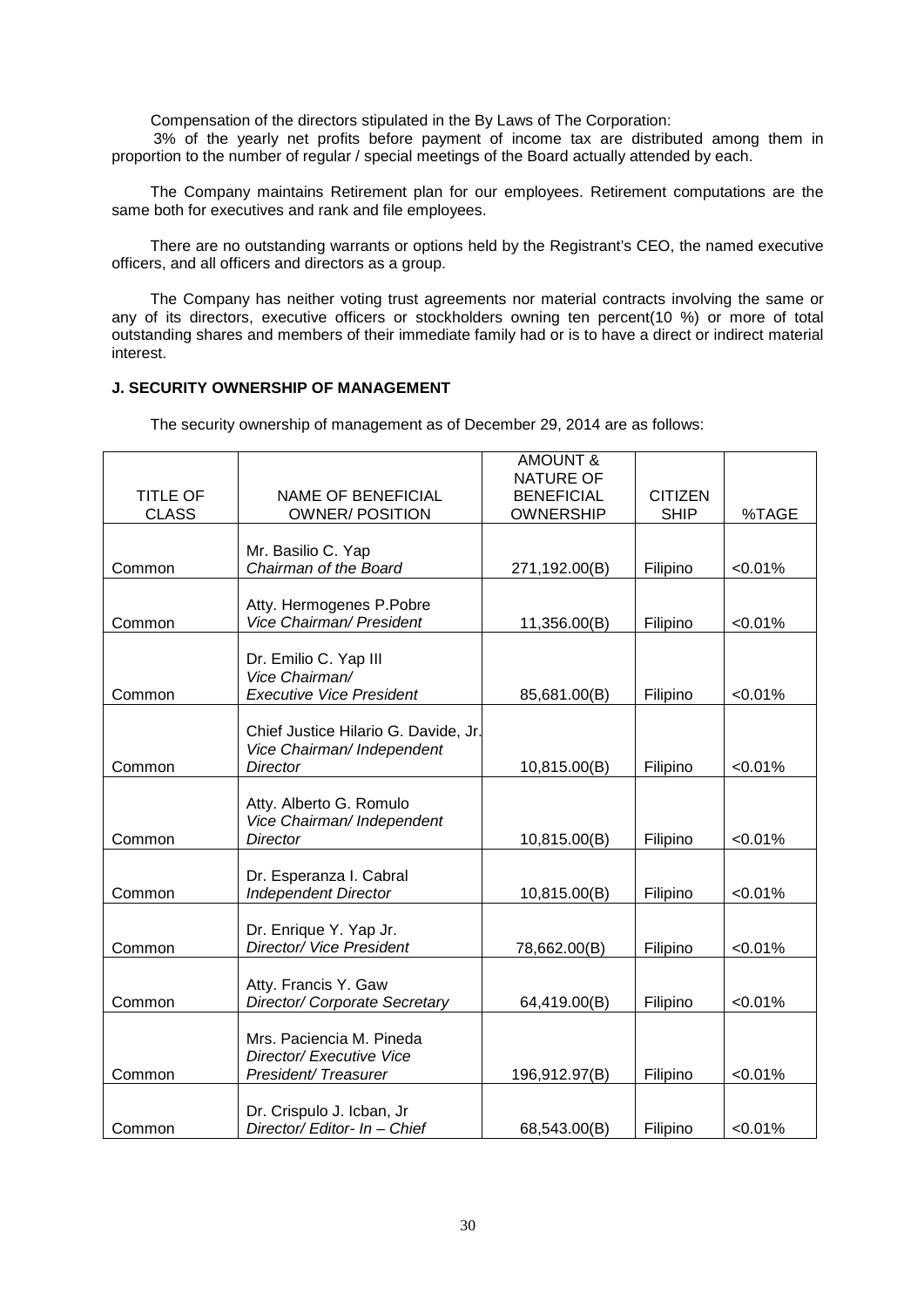| <b>TITLE OF</b><br><b>CLASS</b> | NAME OF BENEFICIAL OWNER/<br><b>POSITION</b>                                                                 | <b>AMOUNT &amp;</b><br>NATURE OF<br><b>BENEFICIAL</b><br><b>OWNERSHIP</b> | <b>CITIZEN</b><br><b>SHIP</b> | %TAGE   |
|---------------------------------|--------------------------------------------------------------------------------------------------------------|---------------------------------------------------------------------------|-------------------------------|---------|
|                                 | Atty. Fe B. Barin<br><b>Executive Vice President</b>                                                         | 0.00                                                                      | Filipino                      | 0.00%   |
|                                 | Gen. Hermogenes C.Esperon, Jr.<br>Executive Vice President- Security Dept.                                   | 0.00                                                                      | Filipino                      | 0.00%   |
| Common                          | Mrs. Aurora Capellan- Tan<br>Vice President- Executive Office/ Asst.<br>Corporate Secretary/ Asst. Treasurer | 171,355.00(B)                                                             | Filipino                      | < 0.01% |
| Common                          | Mrs. Purificacion M. Cipriano<br>Asst. Corporate Secretary                                                   | 257,024.00(B)                                                             | Filipino                      | < 0.01% |
|                                 | Mr. Melito S. Salazar<br><b>Vice President- Advertising</b><br>Dept./Compliance Officer                      | 0.00                                                                      | Filipino                      | 0.00%   |
|                                 | Mrs. Lyne A. Abanilla<br>Vice President- Classified Advertising                                              | 0.00                                                                      | Filipino                      | 0.00%   |
| Common                          | Mrs. Carmen S. Suva<br><b>Vice President- Public Relations</b>                                               | 11,356.00(B)                                                              | Filipino                      | < 0.01% |
|                                 | Mr. Dante M. Simangan<br>Vice President- Circulation Dept.                                                   | 0.00                                                                      | Filipino                      | 0.00%   |
|                                 | Atty. Dylan I. Felicidario<br>Asst. Corporate Secretary/<br>Asst. Compliance Officer                         | 0.00                                                                      | Filipino                      | 0.00%   |
|                                 | Mrs. Elizabeth T. Morales<br>Asst. Vice President- Finance/ Chief<br>Accountant/ Asst. Compliance Officer    | 0.00                                                                      | Filipino                      | 0.00%   |
|                                 | Mr. Geronimo S. Montalban<br>Asst. Vice President- Classified<br>Advertising                                 | 0.00                                                                      | Filipino                      | 0.00%   |
|                                 | Mr. Johnny L. Lugay<br>Asst. Vice President- ICT                                                             | 0.00                                                                      | Filipino                      | 0.00%   |
|                                 | Engr. Alvin P. Mendigoria<br>Asst. Vice President-Engineering Dept.                                          | 0.00                                                                      | Filipino                      | 0.00%   |
| Common                          | Mr. Martin V. Isidro, Jr.<br>Asst. Vice President-Product Distribution                                       | 94,243.00(B)                                                              | Filipino                      | < 0.01% |
|                                 | Mrs. Katherine S. Chua<br>Asst. Vice President- Display Ads                                                  | 0.00                                                                      | Filipino                      | 0.00%   |
|                                 | Mr. Ramon C. Ting<br>Assistant Vice President- Metro Manila<br><b>Branches</b>                               | 0.00                                                                      | Filipino                      | 0.00%   |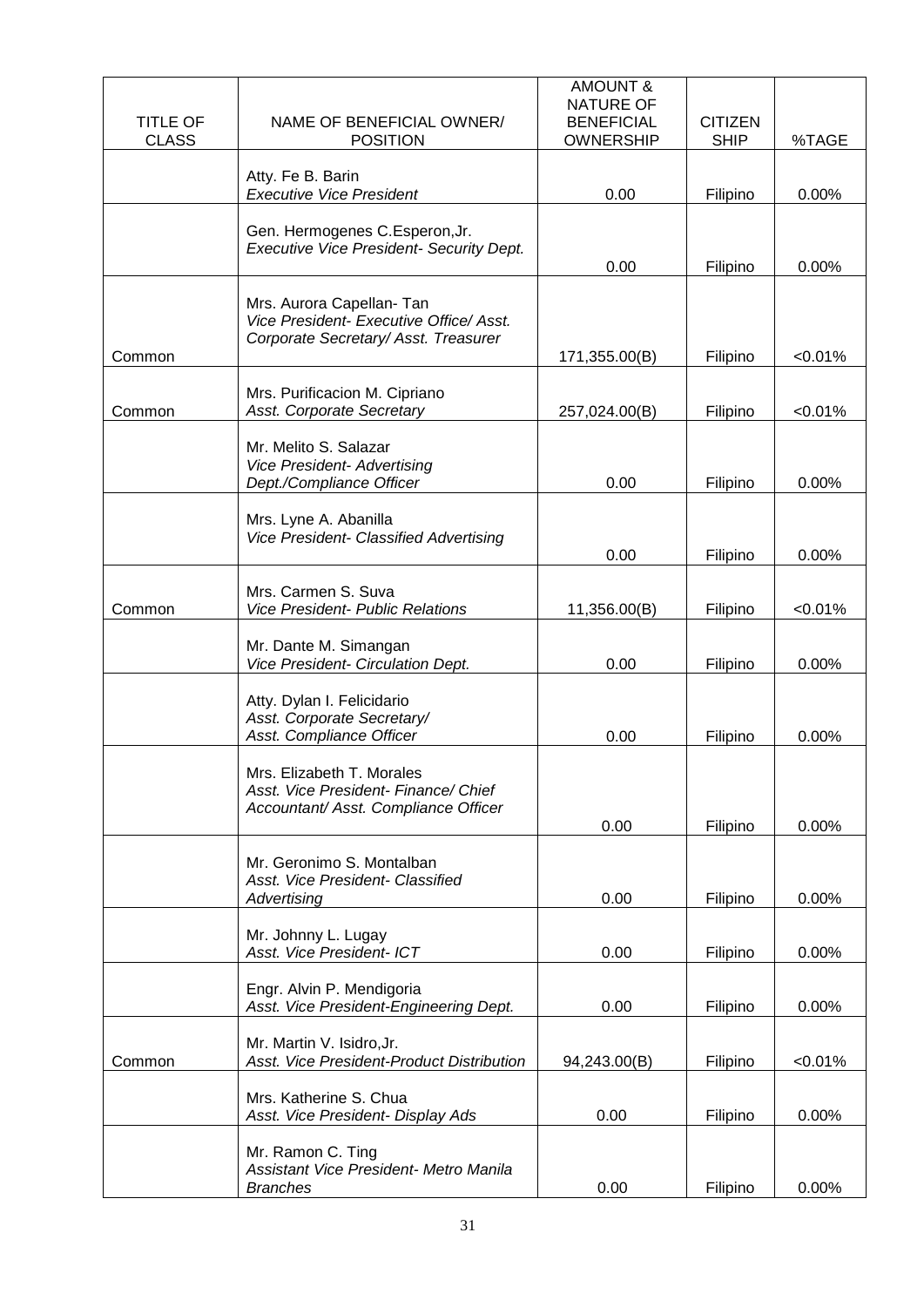No change of control in the Corporation has occurred since January 1, 2014.

# **K. EXHIBITS AND SCHEDULES**

- 1. Ratification and confirmation by stockholders at the annual meeting on July 10, 2014 as follows:
	- a. Stock dividend of 3.00% per share based on the subscribed and outstanding capital stock of 3,172,008,262 shares payable to stockholders of record as of August 8, 2014.
	- b. Election and appointment of the Company Board of Directors of the ten (10) Member Board of Directors as follows:

Mr. Basilio C. Yap Atty. Hermogenes P. Pobre Dr. Emilio C. Yap III Dr. Enrique Y. Yap Jr. Atty. Francis Y. Gaw Mrs. Paciencia M. Pineda Dr. Crispulo J. Icban Jr. Secretary Alberto G. Romulo (Ret.)- Independent Director Chief Justice Hilario G. Davide, Jr. (Ret.)- Independent Director Dr. Esperanza I. Cabral- Independent Director

2. Election and appointment of the Company Board of Directors and officers during the Board Meeting on July 10, 2014 and July 24, 2014.

| <b>NAME</b>                                 | <b>POSITION</b>                                                  |
|---------------------------------------------|------------------------------------------------------------------|
| Mr. Basilio C. Yap                          | Chairman of the Board                                            |
| Chief Justice Hilario G. Davide, Jr. (Ret.) | Vice Chairman of the Board/ Independent Director                 |
| Secretary Alberto G. Romulo (Ret.)          | Vice Chairman of the Board/ Independent Director                 |
| Atty. Hermogenes P. Pobre                   | Vice Chairman/ President/ Publisher                              |
| Dr. Emilio C. Yap III                       | Vice Chairman/ Executive Vice President                          |
| Mrs. Paciencia M. Pineda                    | Executive Vice President- Finance/ Treasurer/<br><b>Director</b> |
| Atty. Fe B. Barin                           | <b>Executive Vice President</b>                                  |
| Gen. Hermogenes C. Esperon, Jr.(Ret.)       | Executive Vice President - Security Department                   |
| Atty. Francis Y. Gaw                        | Corporate Secretary/ Corporate Counsel/ Director                 |
| Dr. Enrique Y. Yap, Jr.                     | Vice President- Business Development Dept./Director              |
| Mr. Melito S. Salazar, Jr.                  | Vice President- Advertising Department/ Compliance               |
|                                             | Officer                                                          |
| Mrs. Lyne A. Abanilla                       | Vice President - Classified Advertising Department               |
| Mrs. Carmen S. Suva                         | Vice President- Public Relations Department                      |
| Mrs. Aurora Capellan - Tan                  | Vice President- Executive Department/ Assistant                  |
|                                             | Corporate Secretary/ Assistant Treasurer                         |
| Mr. Dante M. Simangan                       | Vice President - Circulation Department                          |
| Atty. Dylan I. Felicidario                  | Assistant Corporate Secretary/ Assistant Compliance<br>Officer   |
| Mrs. Purificacion M. Cipriano               | <b>Assistant Corporate Secretary</b>                             |
| Mrs. Elizabeth T. Morales                   | Assistant Vice President - Finance Department/                   |
|                                             | <b>Assistant Compliance Officer</b>                              |
| Mr. Johnny L. Lugay                         | Assistant Vice President- Information and                        |
|                                             | <b>Communication Technology Department</b>                       |
| Mr. Alvin P. Mendigoria                     | Assistant Vice President - Engineering Dept.                     |
| Mr. Ramon C. Ting                           | Assistant Vice President- Metro Manila Branches                  |
| Mr. Geronimo S. Montalban                   | Assistant Vice President - Classified Advertising                |
|                                             | Department                                                       |
| Mr. Martin V. Isidro, Jr.                   | <b>Assistant Vice President - Product Distribution</b>           |
| Mrs. Katherene S. Chua                      | Assistant Vice President- Advertising Department                 |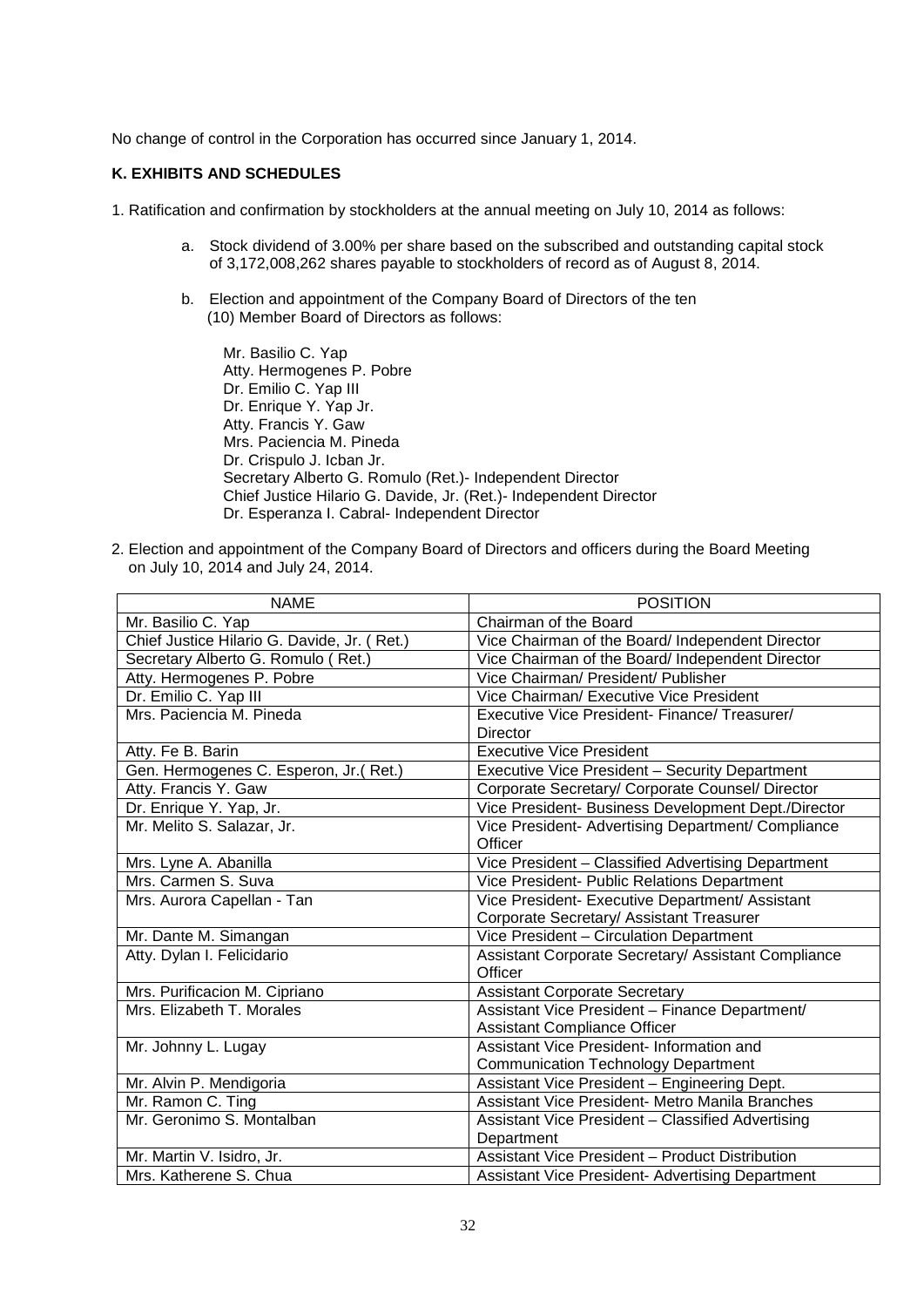Elected directors to handle the required Committees are as follows:

a. Nomination Committee

| <b>NAME</b>                  | POSITION |
|------------------------------|----------|
| Atty. Hermogenes P. Pobre    | Chairman |
| Secretary Alberto G. Romulo* | Member   |
| Dr. Enrique Y. Yap, Jr.      | Member   |

b. Compensation and Remuneration Committee:

| NAME                      | <b>POSITION</b> |
|---------------------------|-----------------|
| Mrs. Paciencia M. Pineda  | Chairperson     |
| Atty. Hermogenes P. Pobre | Member          |
| Dr. Esperanza I. Cabral*  | Member          |

c. Audit Committee

| <b>NAME</b>                           | <b>POSITION</b> |
|---------------------------------------|-----------------|
| Chief Justice Hilario G. Davide, Jr.* | Chairman        |
| Dr. Esperanza I. Cabral*              | Member          |
| Atty. Hermogenes P. Pobre             | Member          |

- Chief Justice Hilario G. Davide, Jr., Secretary Alberto G. Romulo and Dr. Esperanza I. Cabral were elected as Independent Directors during the Annual Stockholders' meeting held on July 10, 2014.
- 3. The 2013 Annual Report to Security Holders were given to the stockholders before the annual stockholders' meeting on July 10, 2014, including SEC Form 20-IS (Definitive Information Statement).

The following reports were filed during the last six- month period covered by this report:

## TYPE OF REPORTS FILED

- 1. Preliminary Information Statement under SEC Form 20 IS
- 2. Definitive Information Statement under Sec Form 20 IS
- 3. Current Report under Section 11 of the Revised Securities Act ( RSA) and RSA Rule 11 (a )-1 (b)(3) hereunder- SEC Form 17 C on the following:
	- a. Declaration of Stock Dividend
	- b. Elected Board Of Directors in the Annual meeting held
	- c. Appointment of External Auditors
	- d. Elected officers of the Company/ Organizational meeting
	- e. Board Attendance for the year 2014
	- f. Amended Manual of Corporate Governance
- 4. Second Quarter Reports under SEC Form 17 Q
- 5. Third Quarter Reports under Sec Form 17 Q
- 6. General Information Sheet
- 7. SEC Form 23 A
- 8. Certification of Independent Directors
- 9. SEC Form 10-1
- 10. Amended Articles of Incorporation